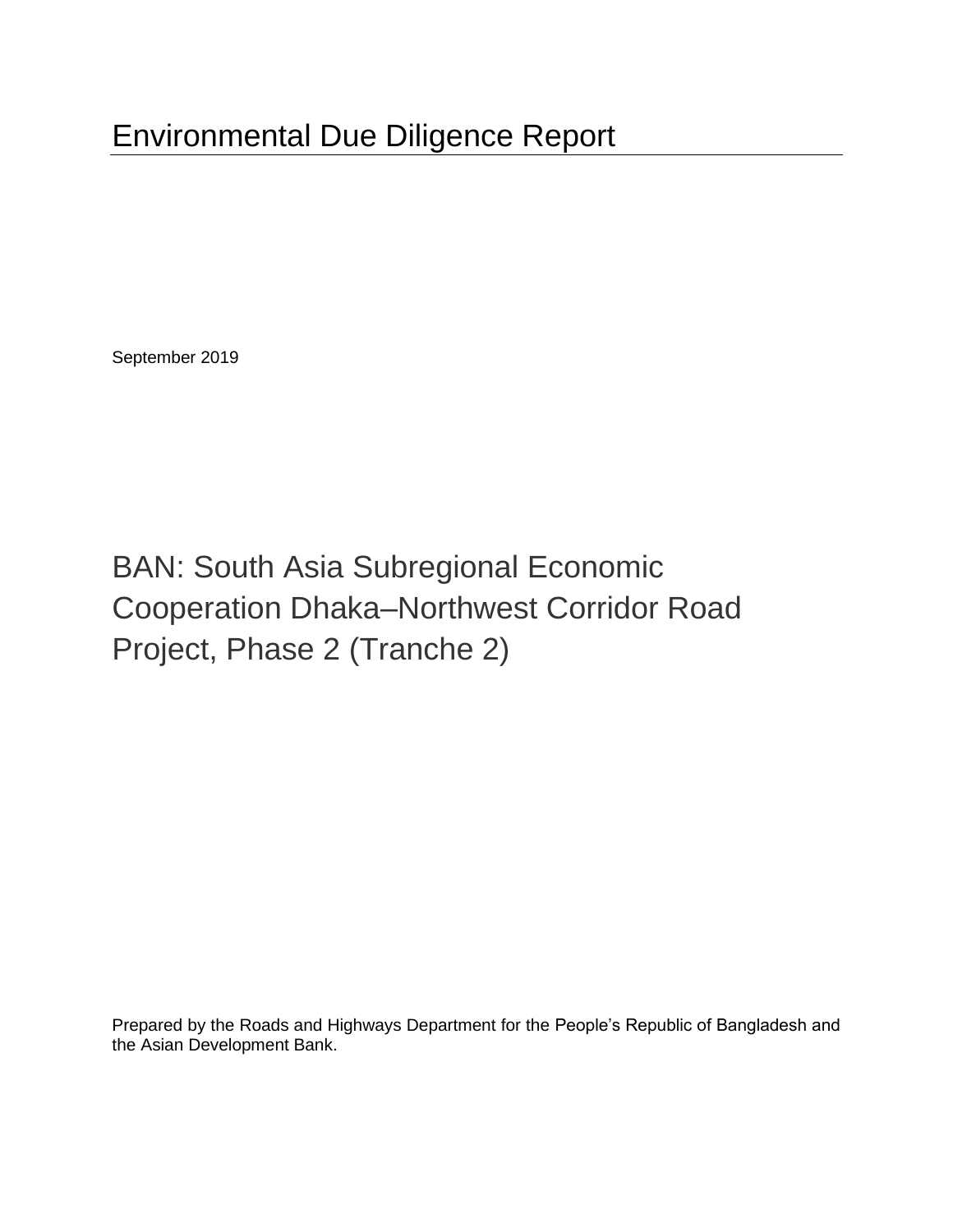#### **CURRENCY EQUIVALENTS**

(as of 18 July 2019)

| Currency unit | $\overline{\phantom{m}}$ | taka (Tk) |
|---------------|--------------------------|-----------|
| Tk1.00        | $=$                      | \$0.0118  |
| \$1.00        | $=$                      | Tk84.4750 |

#### **ABBREVIATIONS**

| <b>ADB</b>   | Asian Development Bank                      |
|--------------|---------------------------------------------|
| <b>CSC</b>   | construction supervision consultant         |
| <b>EARF</b>  | environmental assessment review framework   |
| <b>EIA</b>   | environmental impact assessment             |
| EMP          | environmental management plan               |
| <b>EMoP</b>  | environmental monitoring plan               |
| IEE.         | initial environmental examination           |
| <b>JCTE</b>  | Joydeypur-Chandra-Tangail-Elenga            |
| MFF          | multitranche financing facility             |
| <b>PIC</b>   | project implementation consultant           |
| <b>RHD</b>   | Roads and Highways Department               |
| <b>RRTC</b>  | road research and training center           |
| ROU          | road operation unit                         |
| RoW          | right-of-way                                |
| <b>SASEC</b> | South Asia Subregional Economic Cooperation |
| <b>SPS</b>   | Safeguard Policy Statement                  |

#### **WEIGHTS AND MEASURES**

| km | kilometer |
|----|-----------|
| m  | meter     |

This due diligence report on environment safeguards is a document of the borrower. The views expressed herein do not necessarily represent those of ADB's Board of Directors, Management, or staff, and may be preliminary in nature.

In preparing any country program or strategy, financing any project, or by making any designation of or reference to a particular territory or geographic area in this document, the Asian Development Bank does not intend to make any judgments as to the legal or other status of any territory or area.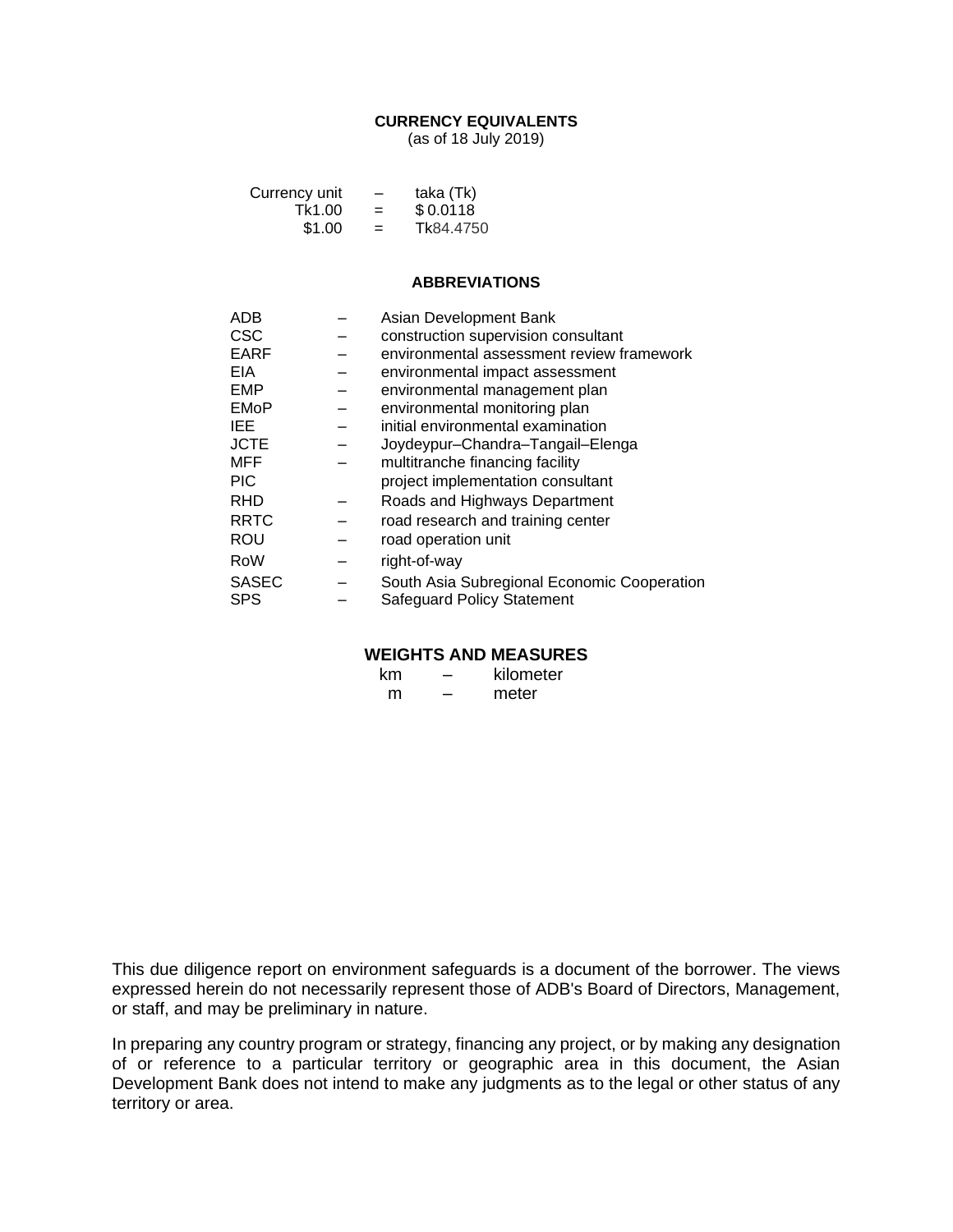# **CONTENTS**

| I.   |                                                                                |  |
|------|--------------------------------------------------------------------------------|--|
|      |                                                                                |  |
|      |                                                                                |  |
|      |                                                                                |  |
|      | a. Dhaka-Northwest International Trade Corridor (Phase 1: Joydeypur-Chandra-   |  |
|      |                                                                                |  |
|      |                                                                                |  |
|      | a. The Dhaka-Northwest International Trade Corridor (Phase 1: Joydeypur-       |  |
|      |                                                                                |  |
|      | b. Dhaka-Northwest Corridor Road Project, Phase 2 - Tranche 13                 |  |
|      |                                                                                |  |
|      | a. Dhaka-Northwest International Trade Corridor (Phase 1: Joydeypur-Chandra-   |  |
|      | b. Dhaka-Northwest Corridor Road Project, Phase 2 - Tranche 15                 |  |
|      |                                                                                |  |
|      | a. Dhaka-Northwest International Trade Corridor (Phase 1: Joydeypur-Chandra-   |  |
|      |                                                                                |  |
|      | b. Dhaka-Northwest Corridor Road Project, Phase 2 - Tranche 16                 |  |
|      |                                                                                |  |
|      | a. Dhaka-Northwest International Trade Corridor (Phase 1: Joydeypur-Chandra-   |  |
|      |                                                                                |  |
|      | b. Dhaka-Northwest Corridor Road Project, Phase 2 - Tranche 16                 |  |
|      | II. COMPLIANCE WITH ENVIRONMENTAL SAFEGUARDS REQUIREMENTS AND                  |  |
|      |                                                                                |  |
|      |                                                                                |  |
|      | a. Dhaka-Northwest International Trade Corridor (Phase 1: Joydeypur-Chandra-   |  |
|      |                                                                                |  |
|      | b. Dhaka-Northwest Corridor Road Project, Phase 2 - Tranche 17                 |  |
|      | B. Compliance with Environmental Assessment and Review Framework and Safeguard |  |
|      | a. Dhaka-Northwest International Trade Corridor (Phase 1: Joydeypur-Chandra-   |  |
|      |                                                                                |  |
|      |                                                                                |  |
|      | C. Compliance with Loan Agreement and Framework Financing Agreement  9         |  |
|      | a. Dhaka-Northwest International Trade Corridor (Phase 1: Joydeypur-Chandra-   |  |
|      |                                                                                |  |
|      | b. Dhaka-Northwest Corridor Road Project, Phase 2 - Tranche 111                |  |
| III. | STATUS OF ENVIRONMENTAL MANAGEMENT PLAN IMPLEMENTATION AND                     |  |
|      |                                                                                |  |
|      |                                                                                |  |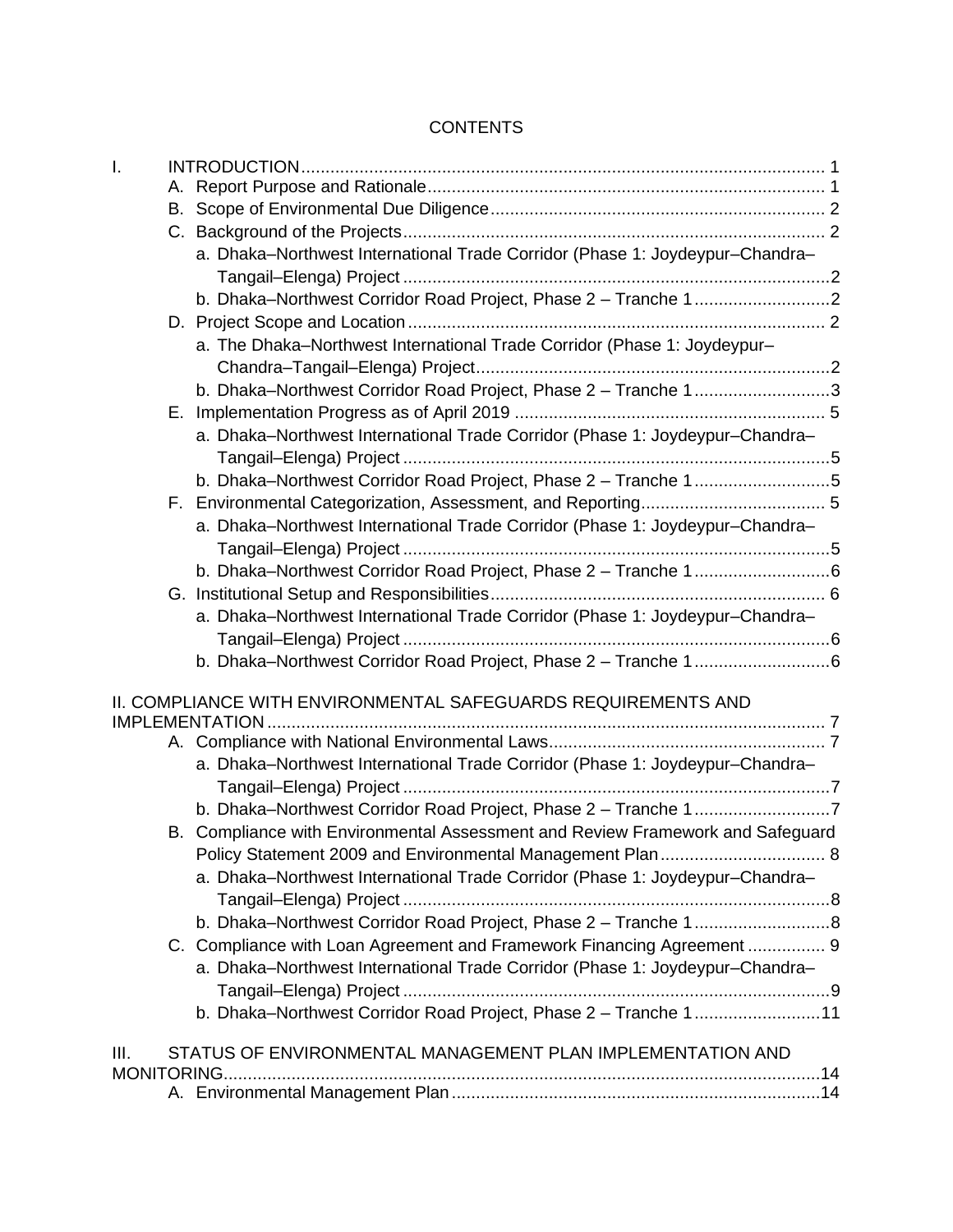|     | a. Dhaka-Northwest International Trade Corridor (Phase 1: Joydeypur-Chandra- |  |
|-----|------------------------------------------------------------------------------|--|
|     | b. Dhaka-Northwest Corridor Road Project, Phase 2 - Tranche 122              |  |
|     |                                                                              |  |
|     | a. Dhaka-Northwest International Trade Corridor (Phase 1: Joydeypur-Chandra- |  |
|     |                                                                              |  |
|     | b. Dhaka-Northwest Corridor Road Project, Phase 2 - Tranche 123              |  |
|     |                                                                              |  |
|     | a. Dhaka-Northwest International Trade Corridor (Phase 1: Joydeypur-Chandra- |  |
|     |                                                                              |  |
|     | b. Dhaka-Northwest Corridor Road Project, Phase 2 - Tranche 123              |  |
|     |                                                                              |  |
|     | a. Dhaka-Northwest International Trade Corridor (Phase 1: Joydeypur-Chandra- |  |
|     |                                                                              |  |
|     |                                                                              |  |
| IV. |                                                                              |  |
|     |                                                                              |  |
|     | a. Dhaka-Northwest International Trade Corridor (Phase 1: Joydeypur-Chandra- |  |
|     |                                                                              |  |
|     |                                                                              |  |
|     |                                                                              |  |
|     | a. Dhaka-Northwest International Trade Corridor (Phase 1: Joydeypur-Chandra- |  |
|     |                                                                              |  |
|     | b. Dhaka-Northwest Corridor Road Project, Phase 2 - Tranche 124              |  |
|     |                                                                              |  |
|     | a. Dhaka-Northwest International Trade Corridor (Phase 1: Joydeypur-Chandra- |  |
|     |                                                                              |  |
|     |                                                                              |  |
|     |                                                                              |  |

# **LIST OF TABLES**

| Table 3: Detailed Environmental Management Plans of Subproject under SASEC Phase 1  8 |  |
|---------------------------------------------------------------------------------------|--|
| Table 4: Joydeypur-Chandra-Tangail-Elenga Road Project Compliance 9                   |  |
| Table 5: Compliance of Elenga-Hatikamrul-Rangpur Road with FFA and Loan Agreement11   |  |
| Table 6: Environmental Management Plan Compliance Status of Contractors14             |  |
| Table 7. Summary of Compliance of Joydeypur–Chandra–Tangail–Elenga Contractors with   |  |
|                                                                                       |  |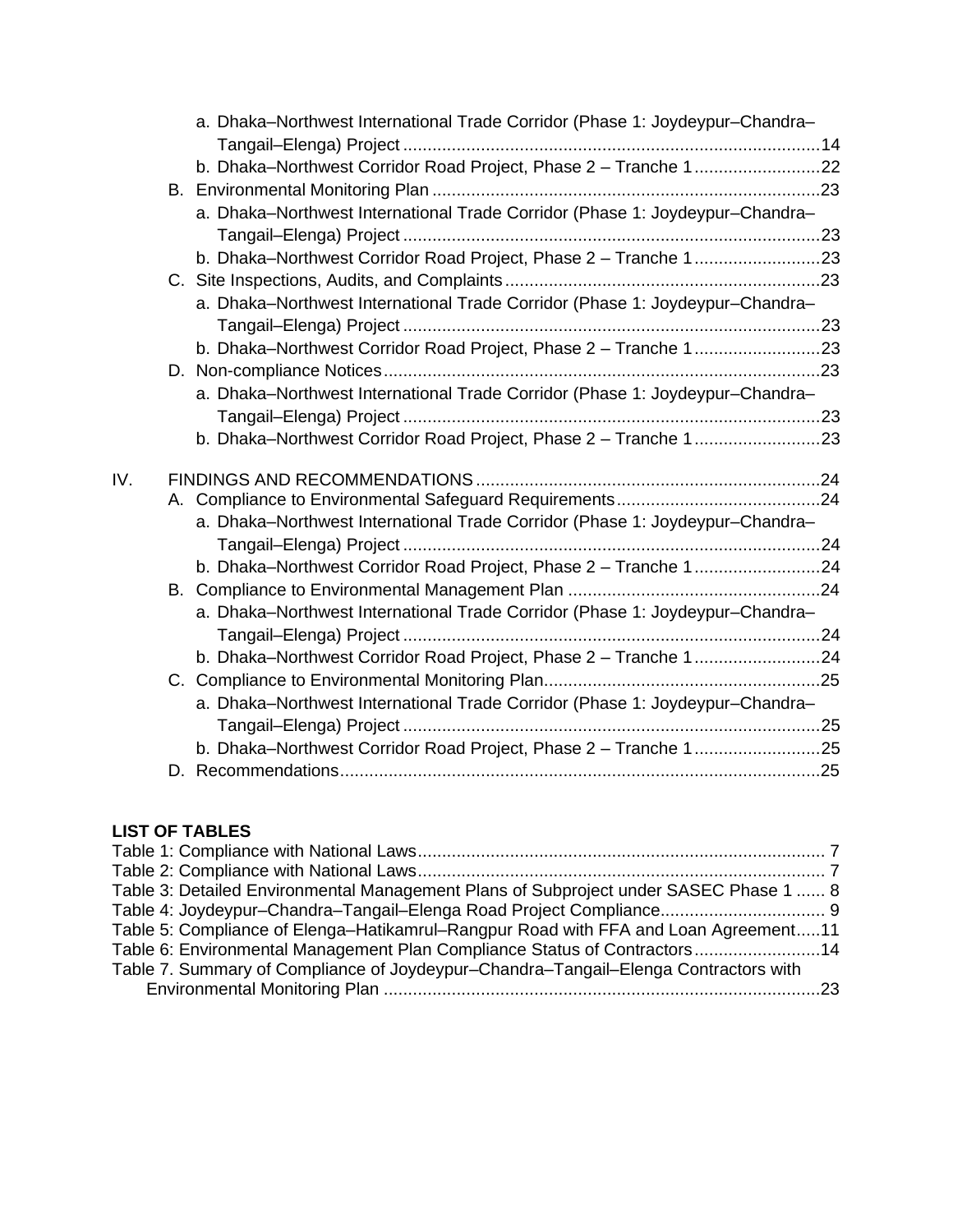# **I. INTRODUCTION**

#### **A. Report Purpose and Rationale**

1. This environmental due diligence (EDD) is prepared for the processing of second tranche (Tranche 2) of South Asia Subregional Economic Cooperation (SASEC) Dhaka–Northwest Corridor Road Project, Phase 2. The investment is a multitranche financing facility (MFF) with three outputs: (i) Output 1: upgrading of Dhaka–Northwest international trade corridor (Phase 2: Elenga–Hatikamrul–Rangpur); (ii) Output 2: enhancement of institutional capacity of Roads and Highways Department (RHD) in road operation and management; and (iii) Output 3: additional financing of cost overrun of the SASEC Road Connectivity Project (Phase 1: Joydeypur– Chandra–Tangail–Elenga (JCTE) Road).<sup>1</sup>

2. It is estimated that the investment program will cost \$1,600 million, including \$1,420 million for the improvement of Elenga–Hatikamrul–Rangpur section (190 kilometers (km), \$30 million for institutional enhancement of RHD, and \$135.6 million to finance the cost overrun of SASEC Road Connectivity Project. The cost overrun resulted from higher bid estimates compared to engineer's estimates, price escalation, and design adjustments to address premature deterioration on existing pavement and congested junctions.

3. Time-slice financing MFF is being used for the SASEC Dhaka–Northwest Corridor Road Project, Phase 2. Tranche 2 will finance below works and services.

- (i) **Output 1: Elenga–Hatikamrul–Rangpur Road upgraded**. Tranche 2 will finance the second slice of the expenditures in relation to works for upgrading of the Elenga– Hatikamrul–Rangpur Road (190 km) of the Dhaka–Northwest international trade corridor from 2-lane carriageways to 4-lane carriageways and 2 slow-moving vehicular traffic (SMVT) lanes, and finance the first slice of the expenditures in relation to works for construction of Hatikamrul Interchange.
- (ii) **Output 2: RHD's Institutional capacity in road operation and management enhanced**. Tranche 2 will finance the first slice of the expenditures in relation to works for (a) construction of road research and training center (RRTC) to enhance institutional capacity of RHD and (b) establishment of road operation units (ROU) for road operation and management, and finance consulting services for traffic data collection and transport model development to update the Road Master Plan in connection with the associated technical assistance (TA).

4. Para 56. of Safeguard Policy Statement 2009 states that for projects proposed for additional financing, the Asian Development Bank (ADB) will conduct safeguard reviews, including the borrower's safeguard documents. Due diligence and review will also comprise field visits as well as desk reviews. This EDD will cover the assessment of Loan 2949-BAN: SASEC Road Connectivity Project and MFF 0103-BAN: SASEC Dhaka–Northwest Corridor Road Project, Phase 2.

<sup>1</sup> ADB. 2012. Report and Recommendation of the President to the Board of Directors: Proposed Loan and Administration of Loan and Technical Assistance Grant to the People's Republic of Bangladesh for South Asia Subregional Economic Cooperation Road Connectivity Project. Manila (Loan 2949-BAN).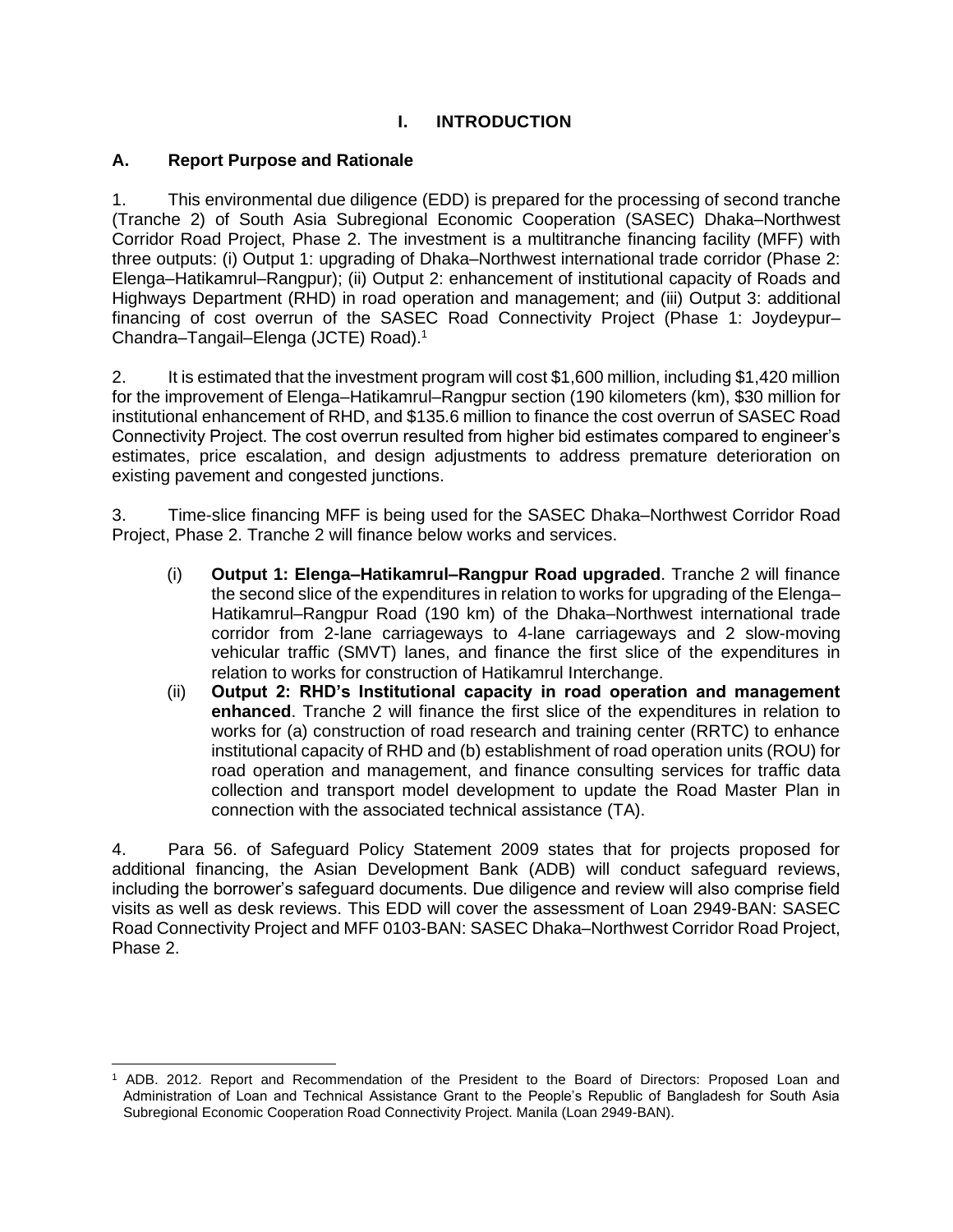# **B. Scope of Environmental Due Diligence**

5. This EDD report assesses the environmental safeguards compliance of both SASEC Road Connectivity Project (Phase 1: Joydeypur–Chandra–Tangail–Elenga Road) and SASEC Dhaka–Northwest Corridor Road Project, Phase 2 (Elenga–Hatikamrul–Rangpur Road) vis-a-vis requirements of Safeguard Policy Statement 2009, the initial environmental examinations (IEEs) and environmental management plans (EMPs), and the Government of Bangladesh's environmental policies, laws and regulations.

# **C. Background of the Projects**

# **a. SASEC Road Connectivity Project (Phase 1: Joydeypur–Chandra–Tangail– Elenga Road)**

6. The Loan Agreement between the Government of Bangladesh and ADB for the SASEC Road Connectivity Project was signed on 14 November 2013 with a loan of \$198 million from ADB's ordinary capital resources. The project is also cofinanced by the OPEC Fund for International Development and Abu Dhabi Fund for Development with a loan of \$30 million each. ADB has also provided a \$1.5 million technical assistance grant to support RHD's institutional development initiatives.

7. The Government is financing about \$86.7 million equivalent or about 25% of the total project cost, including taxes and duties, land acquisition and resettlement and other miscellaneous costs.

8. An additional financing of \$135.6 million to finance the cost overrun of SASEC Road Connectivity Project is being requested arising from higher bid estimates compared to engineer's estimates, price escalation and design adjustments to address premature deterioration on existing pavement and congested junctions.

# **b. SASEC Dhaka–Northwest Corridor Road Project, Phase 2 – Tranche 1**

9. Based on the framework financing agreement (FFA) dated 12 July 2017 between the Government of Bangladesh and ADB, ADB has agreed to provide an MFF to finance the SASEC Dhaka–Northwest Corridor Project, Phase 2.

10. The first tranche of the MFF comprises a regular ordinary capital resources (OCR) loan of \$250 million and a concessional OCR loan of \$50 million. The loan agreements were signed between the Government of Bangladesh and ADB on 22 November 2017. The first tranche covers (i) time-slice financing for the works and goods contract packages and for consulting services; and (ii) additional financing for the phase 1 cost overrun and for stronger road safety and genderresponsive features.

# **D. Project Scope and Location**

# **a. SASEC Road Connectivity Project (Phase 1: Joydeypur–Chandra–Tangail– Elenga Road)**

11. The SASEC Road Connectivity Project (Phase 1: Joydeypur–Chandra–Tangail–Elenga Road) consists of upgrading of 70 km of Joydeypur–Chandra–Tangail–Elenga Road, which is part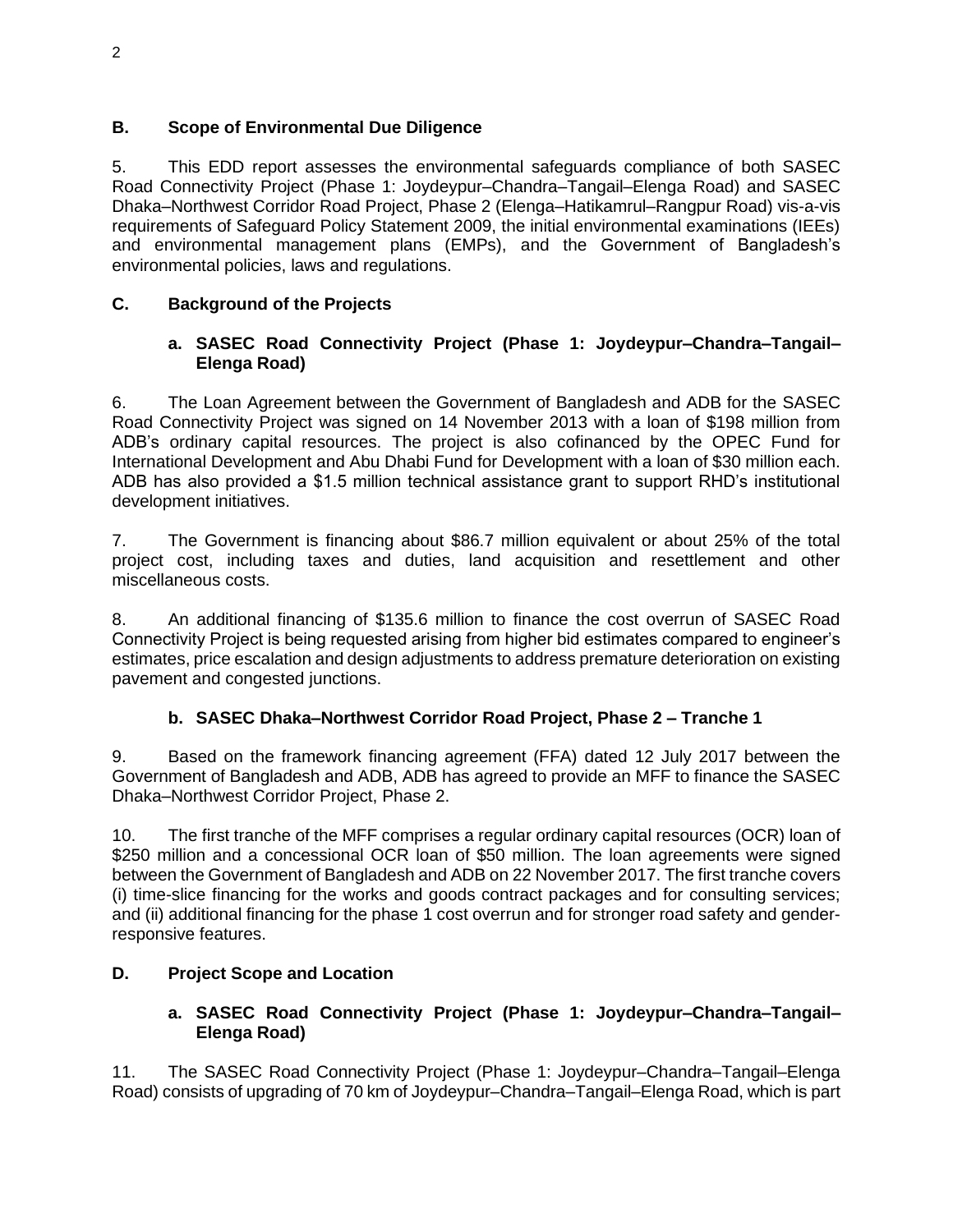of Asian Highway No. 2 and SHC Nos. 4 and 8, to a four-lane highway with safety features including separate lane for slow moving traffic and construction of flyovers at the busiest junctions.

12. The JCTE road is located north of Dhaka City, with chainage starting at at Vogra Bazaar (N 23 $\degree$ 58'39" and E 90 $\degree$ 22'51") at an intersection 2.7 km south of Joydeypur roundabout where the N3 Dhaka–Mymensingh road meets the N105 Dhaka Eastern Bypass, joining the N4 Joydeypur–Chandra–Tangail–Elenga road at project Chainage 2.900 at a point 2.38 km west of Joydeypur (N 23°59'22" and E 90°21'30"). The route then follows the N4, including the Kaliakor, Mirzapur and Tangail bypasses (south end: N 24°14'33" and E 89°56'27", north end: N 24°16'03" and E 89°56'15") to Elenga (N 24°20'22" and E 89°55'28"). The total length is 69 km. Figure 1 shows the alignment of the JCTE Road.



**b. SASEC Dhaka–Northwest Corridor Road Project, Phase 2 – Tranche 1**

13. Although Dhaka–Northwest Corridor Road Project, Phase 2 consists of three outputs (para. 1), only the first output will be described, since (i) output 2 does not require any environmental assessment per ADB Safeguard Policy Statement (SPS) 2009; and (ii) due diligence for output 3 is already incorporated here in the report.<sup>2</sup>

14. The Elenga–Hatikamrul Road, located north of Tangail City, will start at Elenga Junction (24°20'22" N and 89°55'28" E) near the intersection of N4 and N405. The project road will terminate at chainage 83+081 because of the Bangabandhu Bridge and will start again at chainage 90+700 at the West side of this bridge. The road will end at Hatikamrul (24°25'8.97"N and 89°33'6.97"E) of Sirajganj district. The total length is 41.7 km.

15. The Hatikamrul–Rangpur Road, located north of Dhaka City will start at Hatikamrul roundabout (24°25'8.89"N and 89°33'6.31"E) at an intersection where the three major national

<sup>2</sup> Dhaka–Northwest International Trade Corridor (Phase 1: Joydeypur–Chandra–Tangail–Elenga) Project.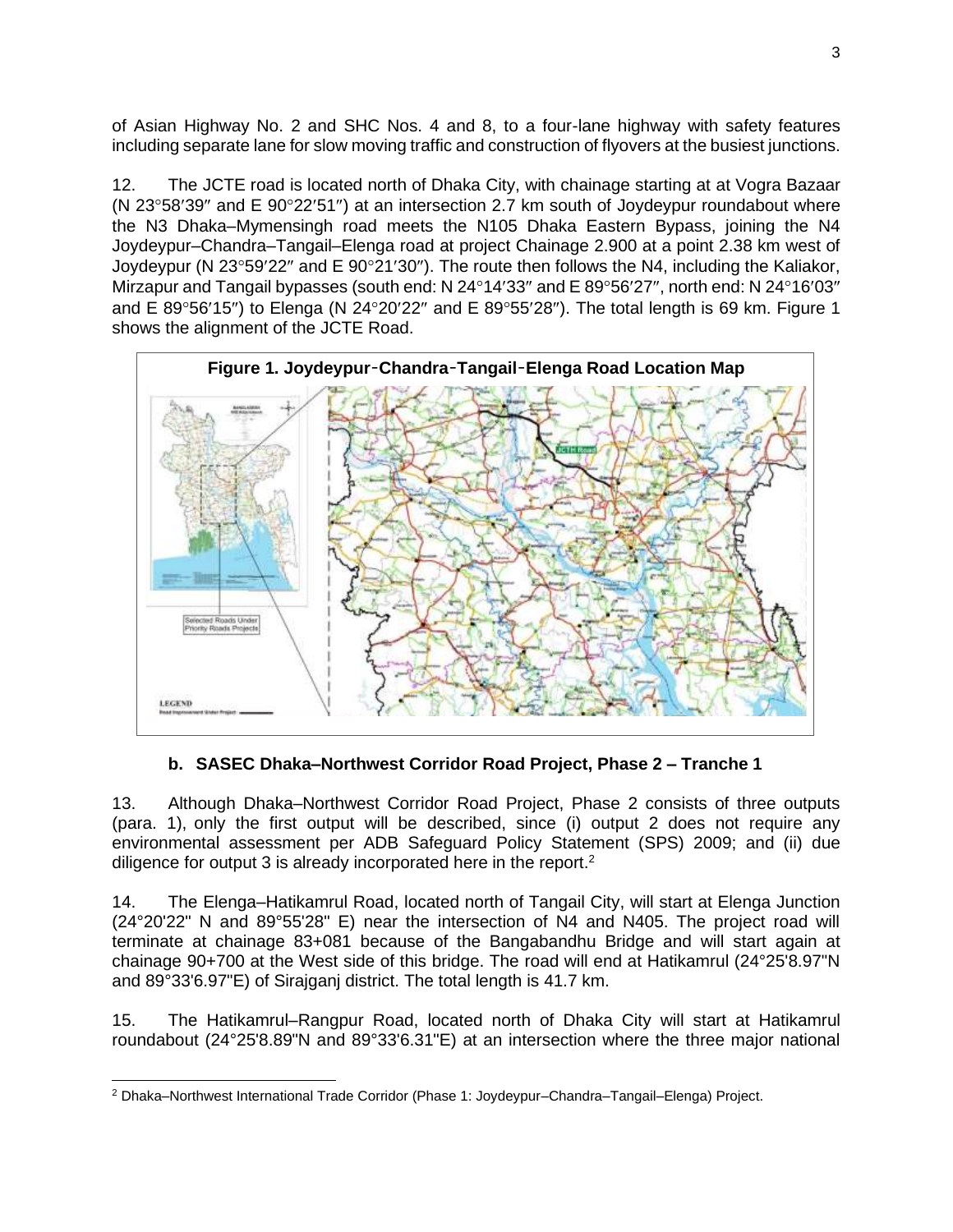highways (N5, N405 and N507) meet. The project road ends at Rangpur (25°42'59.88"N and 89°15'45.80"E). The total length is 156.9 km.

16. Elenga–Hatikamrul road is a standard two-lane highway (two 3.65 meters (m) lanes, paved shoulders each 1.5 m and verges each 1.0 m). The road condition is varying in different sections. Pavement crack is one the main problems for this road. There are several sub-standard horizontal curves. Road passes through some commercial areas at Elenga, Kodda Moor and Hatikamrul.

17. The Hatikamrul–Rangpur road is a standard two-lane highway (two 3.65m lanes, paved shoulders each 1.5 m and verges each 1.0 m). The road condition is varying in different section. Pavement crack is one the main problems for this road. There are several substandard horizontal curves. There are areas of distressed pavement. Road passes through various heavily congested areas at Chandikona, Sherpur, Bogra Sadar, Shibganj, Gabindaganj, Palashbari, Shathibari, Mithapukur, Pirganj, and Rangpur Sadar.

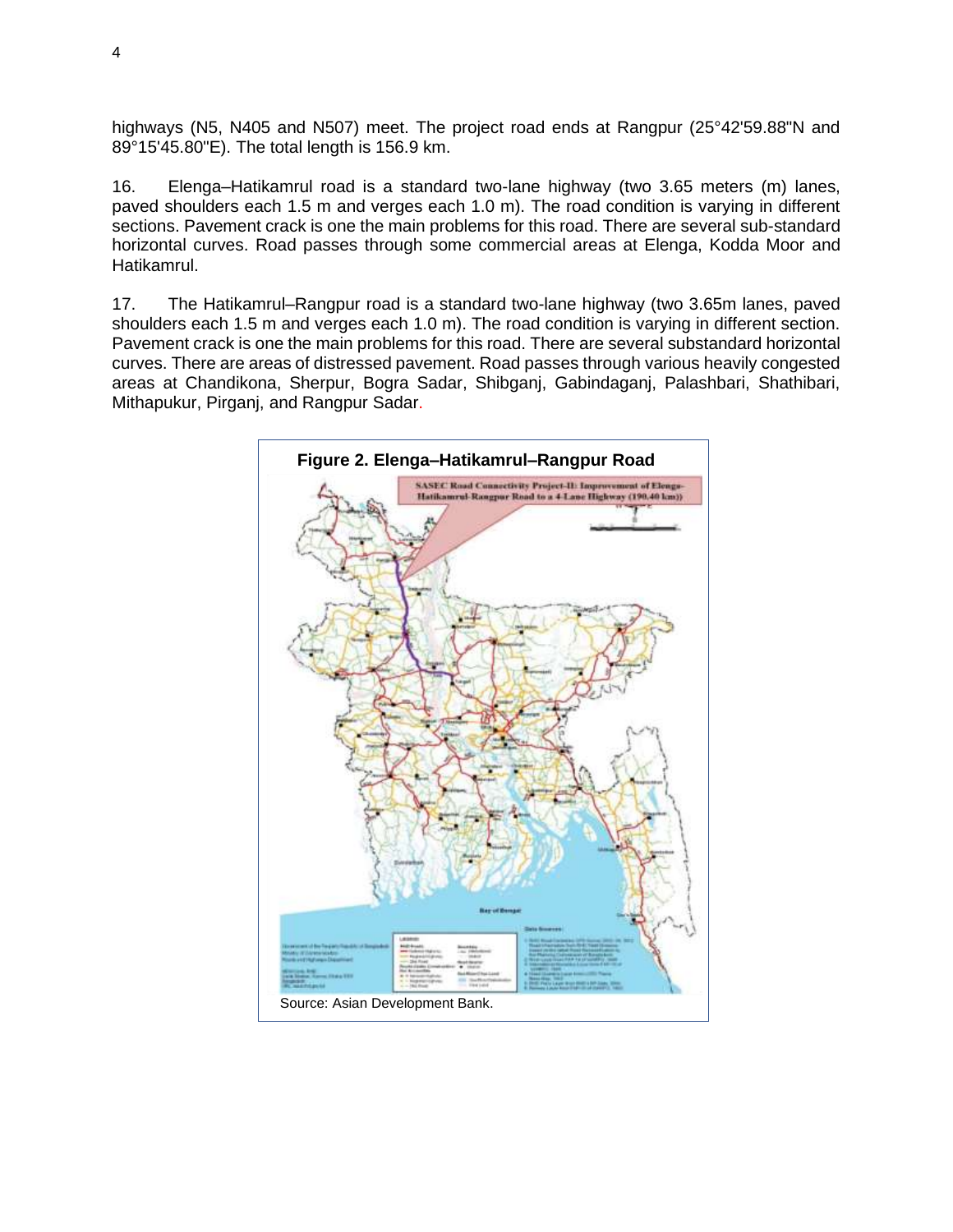# **E. Implementation Progress as of April 2019**

### **a. SASEC Road Connectivity Project (Phase 1: Joydeypur–Chandra–Tangail– Elenga Road)**

18. The civil works for four road packages commenced on January 2016. Land acquisition and resettlement activities are also going on at project site. The utility lines are also in the process of shifting. The four contract packages that have started construction works include:

- (i) Lot No. WP-01, Part-I: Improvement of Road from Vogra Bazar Intersection to Kaliakoir Bypass Intersection (18.9 km) from 2-lane to 4-lane including structures.
- (ii) Lot No. WP-02, Part-I: Improvement of Road from Kaliakoir Bypass Intersection to Dulla Mari Road (18.00 km) from 2-lane to 4-lane including structures.
- (iii) Lot No. WP-03, Part-I: Improvement of Road from Dulla Mari Road to Tangail (22.4 km) from 2-lane to 4-lane including structures, and
- (iv) Lot No. WP-04, Part-I. Improvement of Road from Tangail to Elenga Intersection (10.00 km) from 2-lane to 4-lane including structures.

19. All the contractors<sup>3</sup> have submitted their monthly Compliance Monitoring Report (latest was June 2018) after their engagement of Environmental Specialist, Environmental Quality Management Services Consulting Limited.

# **b. SASEC Dhaka–Northwest Corridor Road Project, Phase 2 – Tranche 1**

20. Under the project, a team of Consultants was mobilized on 27 January 2019 and started working as project implementation consultants (PICs) to provide professional and expert support in design review of project roads, construction supervision, design of Hatikamrul Interchange, establishment of road operation unit (ROU), and road research and training center (RRTC).

21. Four contracts for the WP06, WP07, WP08, and WP 09 packages of the SASEC-II are signed between RHD under Ministry of Road Transport and Bridges, and the respective civil works contractors. Civil works have not started as full pledged. Only one contractor was deployed for WP6. The overall physical progress of the project is in minimum, since all contractors of eight work packages are yet to be mobilized in the field.

# **F. Environmental Categorization, Assessment, and Reporting**

# **a. SASEC Road Connectivity Project (Phase 1: Joydeypur–Chandra–Tangail– Elenga Road)**

22. Four initial IEEs were approved in July 2012 for the JCTE Road. The subproject was categorized as *B* for environment safeguards based on the ADB SPS 2009. The environmental categorization for the additional financing of the cost overrun of the SASEC Road Connectivity Project (Phase 1: Joydeypur–Chandra–Tangail–Elenga (JCTE) Road), encompassing the subproject, is retained as *B* since no significant impacts are envisioned arising from the additional funding. The IEE for the additional civil works for the construction of slow-moving traffic lane along JCTE Road has been prepared for ADB website disclosure.

<sup>3</sup> WP-01: KYERYONG – SPECTRA Joint Venture; WP-02: AML-HCM JV; WP-03: SAMWHAN-MIR AKTER Joint Venture; WP-04: GDCL-DIENCO JV.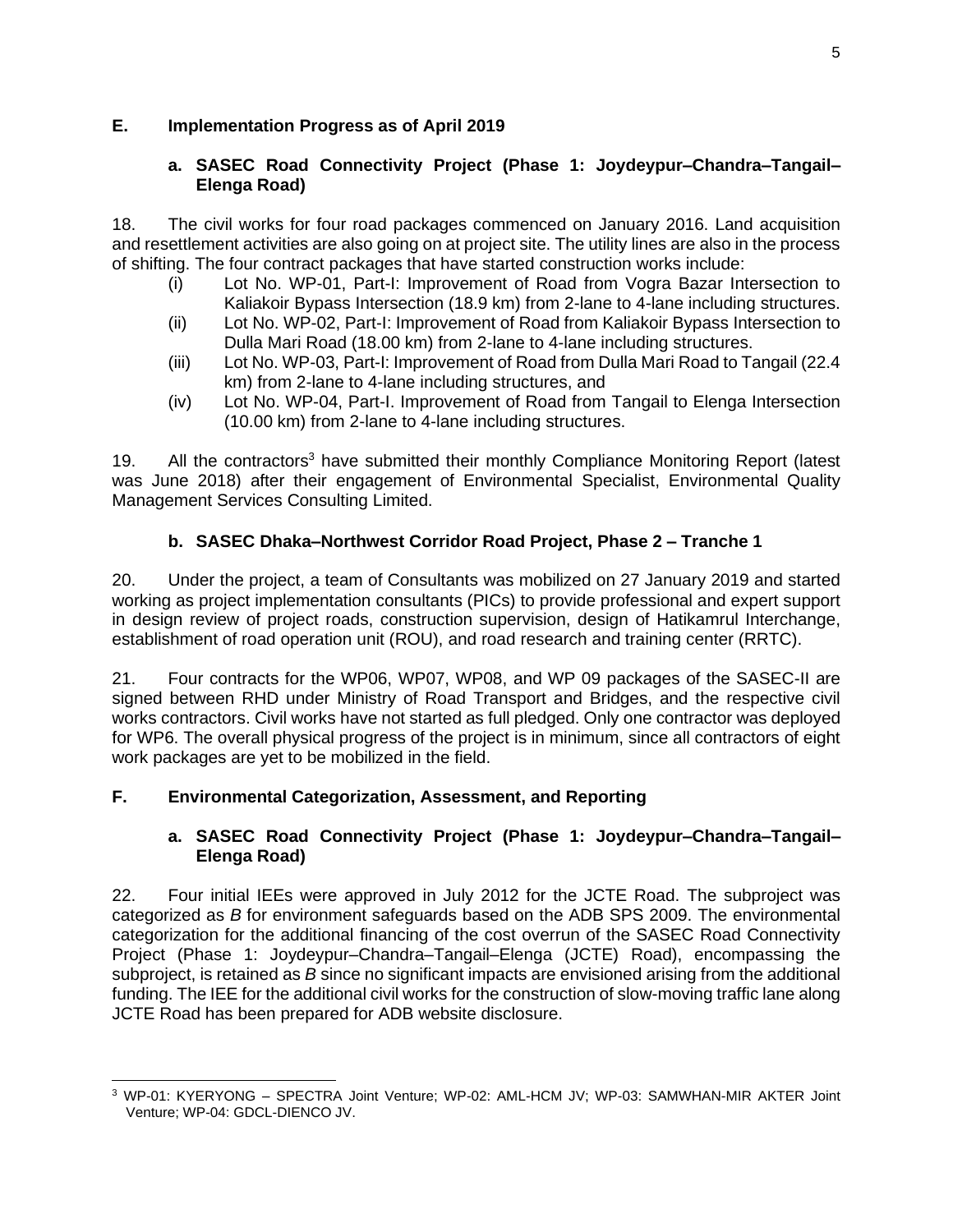23. A total of seven semi-annual environment monitoring reports (November 2015, June and December 2016, June and December 2017, and June and December 2018) have been prepared for the SASEC Road Connectivity Project and disclosed on the ADB website in compliance to the EMP indicated in the IEE, and the loan agreement.

# **b. SASEC Dhaka–Northwest Corridor Road Project, Phase 2 – Tranche 1**

24. The environmental assessment review framework (EARF) has been prepared and disclosed in ADB website on May 2017 to meet the requirements of ADB SPS for MFF. The framework serves as guide on procedures for complying with environment safeguard requirements according to the ADB SPS and environmental policies of Bangladesh for potential new components which may be added to the component as part of subsequent tranches.

25. Two IEEs were approved on May 2017 for Elenga–Hatikamrul Road Expansion, and Hatikamrul–Rangpur Road Expansion. The scope of works includes detailed design, earthworks, pavement construction, construction of new bridges and rehabilitation of old bridges, drainage, structures, link/roadside improvements, and installation of road furniture such as signs and safety barriers. A total of 26 bridges and 161 culverts will be rehabilitated and/or reconstructed. In addition, construction of 3 flyovers, 39 underpass, 68 bus bays, 11 pedestrian overpasses, etc. will be constructed. The project has been categorized as *B* based on ADB SPS. The EMPs specifying mitigation measures to be adhered to during implementation of the projects have been prepared. According to Bangladesh Environmental Conservation Rules (ECR) Schedule 1, the project is red category because these involve construction, reconstruction, and extension of roads and bridges.

26. The IEE for Hatikamrul Interchange has been prepared also for disclosure in ADB website. Enhancement of institutional capacity of RHD in road operation and management has negligible environmental impacts.

27. One semi-annual environmental monitoring period covering July to December 2018, was submitted in January 2019. The second report, covering January to June 2019, is expected to be submitted in July 2019.

#### **G. Institutional Setup and Responsibilities**

#### **a. SASEC Road Connectivity Project (Phase 1: Joydeypur–Chandra–Tangail– Elenga Road)**

28. Construction supervision consultant (CSC) is primarily responsible for supervision of monitoring of the implementation of the EMP. The RHD will be supported by a management consultant to advise and assist in quality and capacity enhancement and independent quality monitoring. Contractor will be responsible for implementation of EMP during work activities stage.

#### **b. SASEC Dhaka–Northwest Corridor Road Project, Phase 2 – Tranche 1**

29. Contractor is responsible for implementation of EMP during works and CSC is primarily responsible for supervision of monitoring of the implementation of the EMP. The RHD will be supported by the Engineer for advising and assisting RHD in quality and capacity enhancement and independent quality monitoring. Contractor will be responsible for implementation of EMP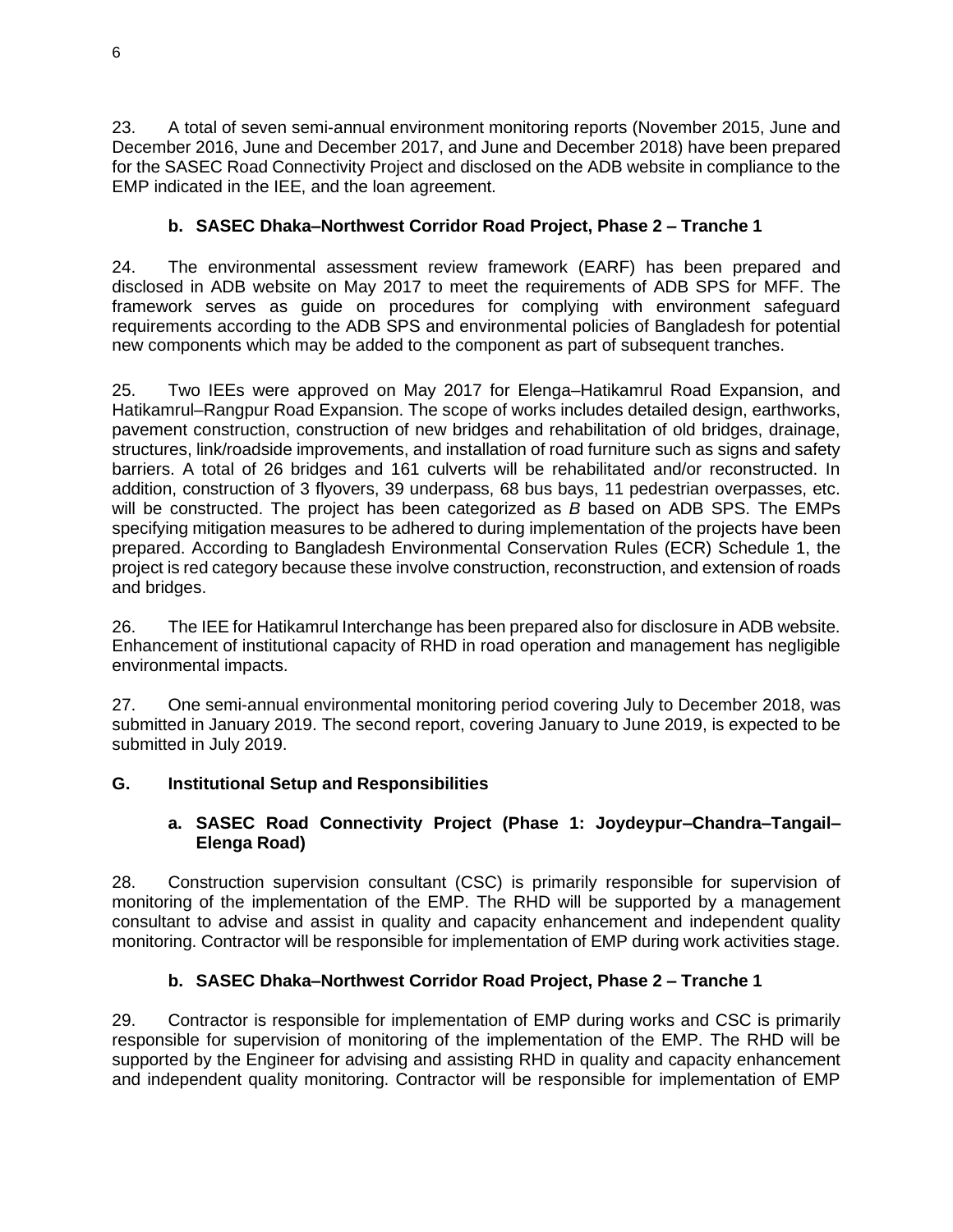during work activities stage. Relevant departments responsible for implementation and supervision of proposed mitigation and monitoring measures are given in the EMP.

#### **II. COMPLIANCE WITH ENVIRONMENTAL SAFEGUARDS REQUIREMENTS AND IMPLEMENTATION**

#### **A. Compliance with National Environmental Laws**

### **a. SASEC Road Connectivity Project (Phase 1: Joydeypur–Chandra–Tangail– Elenga Road)**

30. The environmental legislation of the Government of Bangladesh emphasizes reducing the negative impacts of infrastructure development projects and enhancement of the positive impacts. This conforms to the National Environmental Policy 1992 that was enacted based on the Agenda 21 of Rio Conference and subsequent enactments of the Bangladesh Environmental Conservation Act (BECA) 1995 and Bangladesh Environmental Conservation Rules (BECR) 1997. Since the project is a national road, which is in the Red List of Environmental Conservation Rules (1997), RHD is required to secure an environmental clearance (valid for 1 year) from the Department of Environment.

| <b>Environment</b>      |                                 | <b>Relevance to</b> |                              |
|-------------------------|---------------------------------|---------------------|------------------------------|
| <b>Policy/Rule</b>      | <b>Compliance Requirement</b>   | <b>JCTE Road</b>    | <b>JCTE Road Performance</b> |
| Bangladesh              | Requires all                    | Joydeypur-          | The environmental            |
| Environmental           | construction/reconstruction/exp | Chandra-            | clearance (valid for 1 year) |
| <b>Conservation Act</b> | ansion of road projects         | Tangail-Elenga      | for the project was obtained |
| (BECA) 1995 and         | (regional, national and         | (JCTE) Road is      | from the Department of       |
| Bangladesh              | international) to submit an     | required to         | Environment in July 2015.    |
| Environmental           | environmental impact            | secure and          | Subsequent renewal of the    |
| Conservation            | assessment (EIA) with an        | maintain an         | environmental clearance      |
| Rules (BECR)            | environmental management        | Environmental       | certificate will be obtained |
| 1997                    | plan (EMP) to obtain an         | Clearance.          | annually.                    |
|                         | Environmental Clearance (EC)    |                     |                              |

#### **Table 1: Compliance with National Laws**

#### **b. SASEC Dhaka–Northwest Corridor Road Project, Phase 2 – Tranche 1**

31. Since the commencement of all contractor's field activities under eight work packages have not started yet, the contractor is committed to comply with all national environmental laws and regulations.

| <b>Environment</b><br><b>Policy/Rule</b> | <b>Compliance Requirement</b> | <b>Relevance to</b><br>Dhaka–<br><b>Northwest</b><br><b>Corridor Road</b> | <b>Dhaka-Northwest Corridor</b><br><b>Road Performance</b> |
|------------------------------------------|-------------------------------|---------------------------------------------------------------------------|------------------------------------------------------------|
| Bangladesh                               | Requires all                  | Dhaka-Northwest                                                           | EIA including EMP was                                      |
| Environmental                            | construction/reconstruction/  | Corridor Road is                                                          | submitted to Department of                                 |
| <b>Conservation Act</b>                  | expansion of road projects    | required to                                                               | Environment in 2014.                                       |
| (BECA) 1995 and                          | (regional, national and       | secure and                                                                | Environmental Clearance for                                |
| Bangladesh                               | international) to submit an   | maintain an                                                               | the project was obtained from                              |
| Environmental                            | environmental impact          | Environmental                                                             | Department of Environment on                               |
| Conservation                             | assessment (EIA) with EMP     | Clearance                                                                 | 15 July 2014 whereas, the                                  |

#### **Table 2: Compliance with National Laws**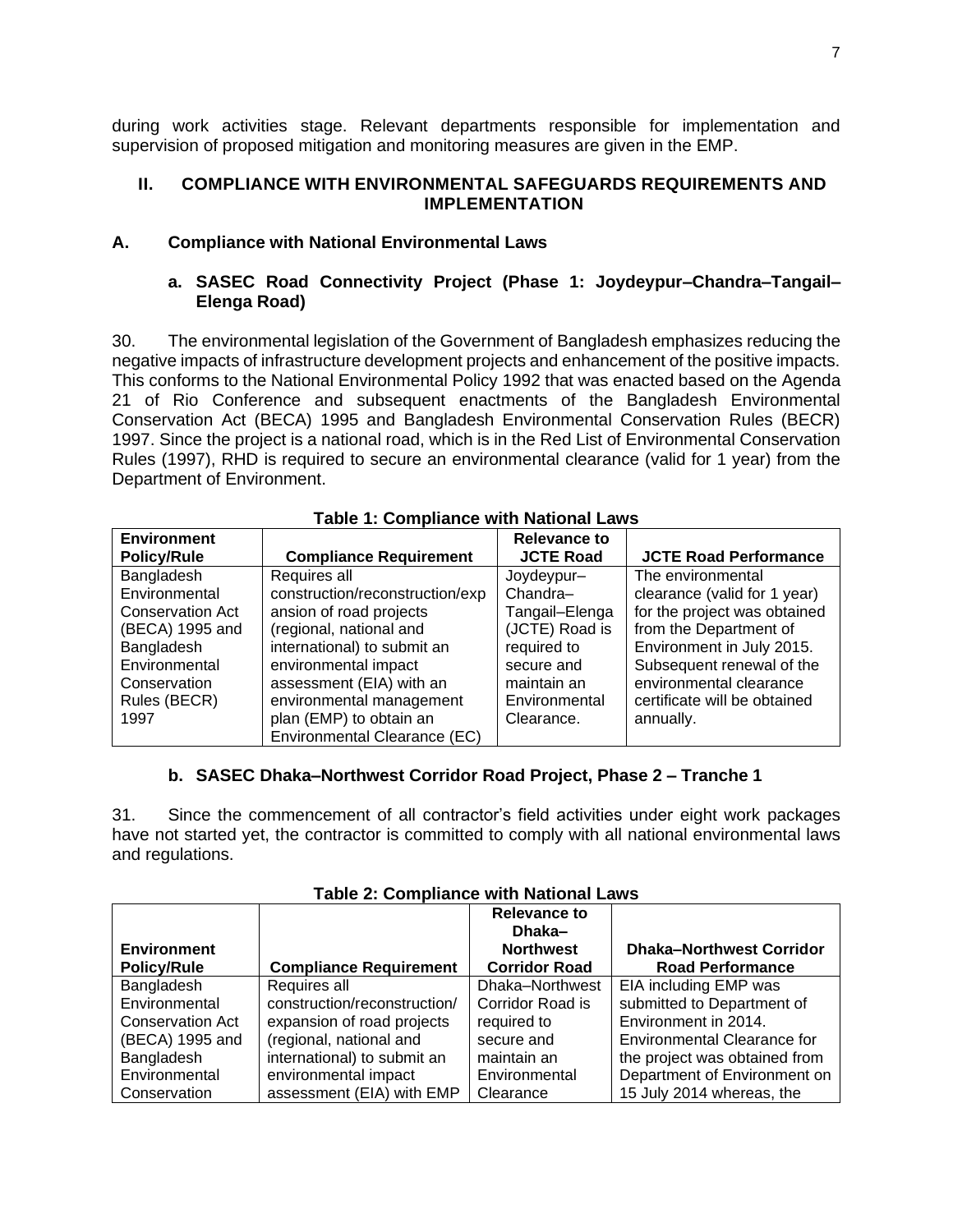| Rules (BECR) | obtain an Environmental<br>to | construction commenced in |
|--------------|-------------------------------|---------------------------|
| 1997         | (FC)<br>/ learance.           | 2018<br>Januarv '         |

#### **B. Compliance with Environmental Assessment and Review Framework and Safeguard Policy Statement 2009 and Environmental Management Plan**

#### **a. SASEC Road Connectivity Project (Phase 1: Joydeypur–Chandra–Tangail– Elenga Road)**

32. The project has been classified as environmental category *B*. Four IEEs for (i) Joydeypur– Chandra–Tangail–Elenga Road, (ii) RHD office building, (iii) Benapole Land Port, and (iv) Burimari Land Port were disclosed in July 2012.

33. Additional financing from the MFF is currently complying with ADB Safeguard Policy Statement Policy 2009 in terms of categorization; preparation, submission and disclosure of safeguard requirements; implementation of EMP and environmental monitoring plan (EMoP); and submission and disclosure of safeguard reports with ADB.

34. An EMP was prepared for the subproject under Dhaka–Northwest International Trade Corridor (Phase 1: Joydeypur–Chandra–Tangail–Elenga) Project. The link to the EMP is detailed in Table 3.

#### **Table 3: Detailed Environmental Management Plans of Subproject under SASEC Phase 1**

| <b>Subproject</b>          | <b>Detailed Environmental Management Plan</b>         | Page Nos.     |
|----------------------------|-------------------------------------------------------|---------------|
| Joydeypur-Chandra-         | https://www.adb.org/sites/default/files/project-      | Appendix 8,   |
| Tangail–Elenga (JCTE) Road | $\frac{1}{2}$ document/73520/40540-014-ban-iee-04.pdf | pages 142–153 |

#### **b. SASEC Dhaka–Northwest Corridor Road Project, Phase 2 – Tranche 1**

35. The EARF prepared for the facility was prepared and uploaded in ADB website on May 2017. The EARF consists of assessment of legal framework and institutional capacity of executing and implementing agencies, the framework for assessment of succeeding tranches, guidelines on consultation, information disclosure and mechanism for grievance redress, institutional arrangement, and monitoring guidelines. Tranche 1, which consists of (i) improvement of the next section of Dhaka–Northwest international trade corridor, from Elenga through Hatikamrul to Rangpur (total length of 190 km); (ii) additional funding for SASEC Phase 1 (Joydeypur–Chandra– Tangail–Elenga); and (iii) enhancement of institutional capacity of RHD in road operation and management, has been categorized as B for environment since the scope only includes upgrading of an existing road that does not pass through any environmentally sensitive areas. There are no protected areas and no ecologically sensitive sites that will be traversed or near the proposed alignment for the physical components of the investment. Environmental impacts of the project, which consists of expansion from two lanes to four lanes, and the construction of separate service vehicles for slow moving vehicles on each side of the highway, are mainly related to earthworks that can be easily mitigated with engineering measures.

36. The Dhaka–Northwest Corridor Road Project, Phase 2 – Tranche 1, is currently complying with ADB Safeguard Policy Statement Policy 2009 in terms of categorization; preparation, submission and disclosure of safeguard requirements; implementation of EMP and EMoP; and submission and disclosure of safeguard reports with ADB. Two IEEs were prepared – Elenga–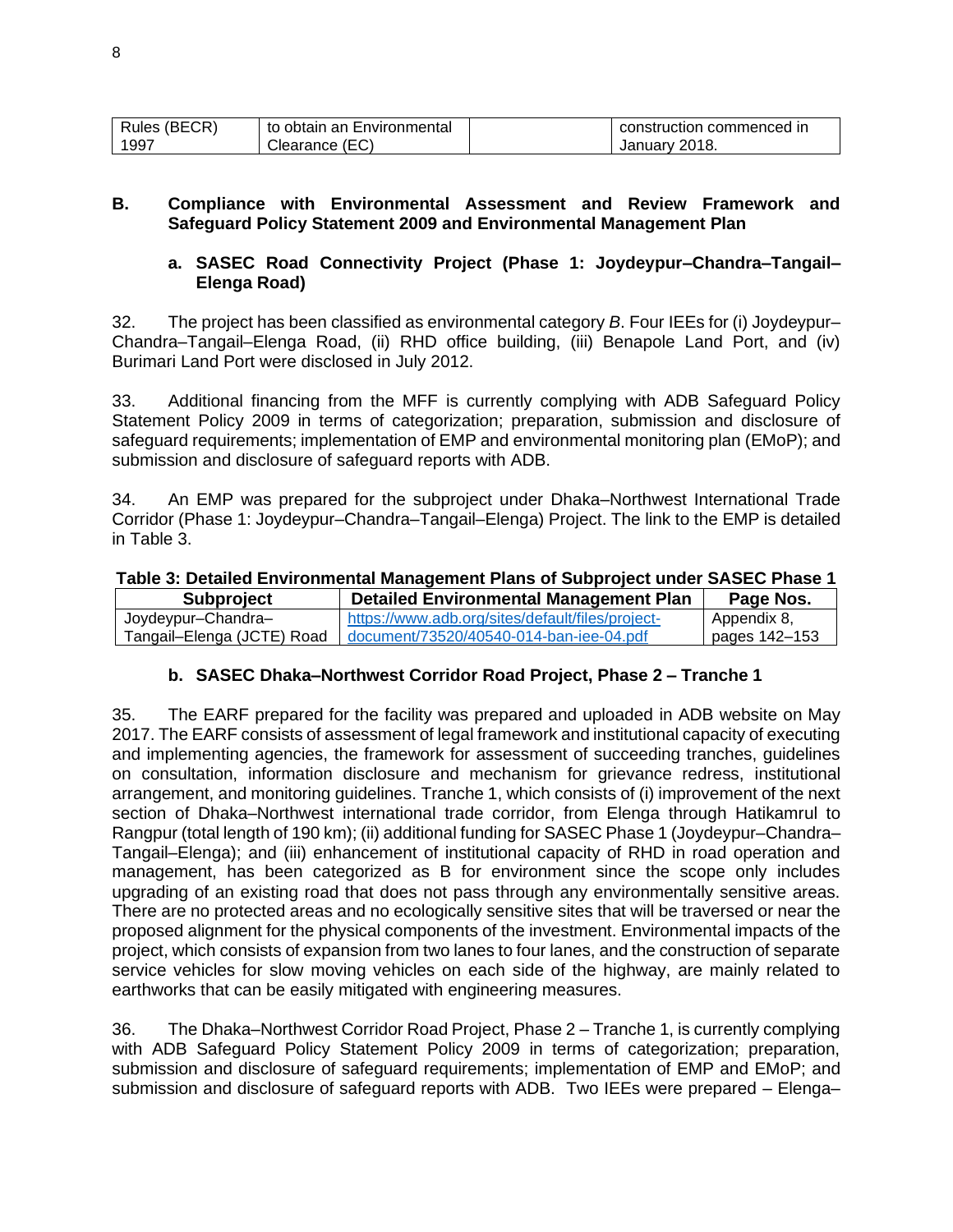Hatikamrul Road and Hatikamrul–Rangpur Road.<sup>4</sup> For tranche 2, an IEE will be prepared for Hatikamrul interchange. The IEEs for the establishment of RRTC and ROU will be prepared by the PIC (supervision consultant) after the detailed designs are prepared.

37. The EMPs of Elenga–Hatikamrul Road and Hatikamrul–Rangpur Road are included in the IEEs of the two roads, specifically in pages 124–145, and 134–178, respectively.

#### **C. Compliance with Loan Agreement and Framework Financing Agreement**

#### **a. SASEC Road Connectivity Project (Phase 1: Joydeypur–Chandra–Tangail– Elenga Road)**

38. Schedule 5 of the Loan Agreement specifies environmental conditions that the Borrower must comply. The project's compliance with the environmental safeguard provisions are indicated in Table 4.

| Para. No. | <b>Loan Condition</b>                                                                                                                                                                                                                                                                                                                                                                                                                                                                                                                                                                                                                                                                                                                                                                                                                                                                                                                                  | <b>Project Compliance</b>                                                                                                                                                                                                                                                                                                                                                                                                               |
|-----------|--------------------------------------------------------------------------------------------------------------------------------------------------------------------------------------------------------------------------------------------------------------------------------------------------------------------------------------------------------------------------------------------------------------------------------------------------------------------------------------------------------------------------------------------------------------------------------------------------------------------------------------------------------------------------------------------------------------------------------------------------------------------------------------------------------------------------------------------------------------------------------------------------------------------------------------------------------|-----------------------------------------------------------------------------------------------------------------------------------------------------------------------------------------------------------------------------------------------------------------------------------------------------------------------------------------------------------------------------------------------------------------------------------------|
| 4         | The Borrower shall (a) ensure, and shall cause the<br>Project Executing Agencies to ensure, that the<br>preparation, design, construction, implementation,<br>operation and decommissioning of the Project and<br>all Project facilities comply with (i) all applicable<br>laws and regulations of the Borrower relating to<br>environment, health, and safety; (ii) the<br>Environmental Safeguards; and (iii) all measures<br>and requirements set forth in the initial<br>environmental examinations (IEEs) and<br>environment management plans (EMPs); and (iv)<br>any corrective or preventative actions set forth in a<br>Safeguards Monitoring Report; and (b) ensure, or<br>cause the Project Executing Agencies to ensure,<br>that Works do not commence until and unless<br>environmental clearance, satisfactory in form and<br>content to ADB, in respect of the relevant site has<br>been received from the Department of<br>Environment. | Being complied.<br>Environmental safeguards<br>requirements, as stipulated in ADB<br>Safeguard Policy Statement (SPS)<br>2009, is being complied.<br>Four IEEs were prepared and<br>approved by ADB in July 2012.<br>Requirements of the IEE, the EMP<br>and the corrective or preventative<br>actions indicated in Safeguards<br>Monitoring Report (for the<br>Joydeypur-Chandra-Tangail-<br>Elenga (JCTE) Road) is being<br>followed. |
| 8         | The Borrower shall make available, or cause the<br>Project Executing Agencies to make available,<br>necessary budgetary and human resources to fully<br>implement the EMPs.                                                                                                                                                                                                                                                                                                                                                                                                                                                                                                                                                                                                                                                                                                                                                                            | Being complied. Adequate<br>budgetary and human resources<br>are provided to fully implement the<br>EMPs. Contractor is responsible for<br>implementation of EMP during<br>works and Construction Supervision<br>Consultant (CSC) is primarily<br>responsible for supervision of<br>monitoring of the implementation of<br>the EMP. The Roads and Highways<br>Department (RHD) is supported by<br>a management consultant to advise     |

#### **Table 4: Joydeypur–Chandra–Tangail–Elenga Road Project Compliance**

<sup>4</sup> Two IEEs prepared are accessible through the links: [https://www.adb.org/sites/default/files/project](https://www.adb.org/sites/default/files/project-documents/40540/40540-016--en.pdf)[documents/40540/40540-016--en.pdf](https://www.adb.org/sites/default/files/project-documents/40540/40540-016--en.pdf) for Elenga–Hatikamrul Road, and [https://www.adb.org/sites/default/files/project-documents/40540/40540-016--en\\_0.pdf](https://www.adb.org/sites/default/files/project-documents/40540/40540-016--en_0.pdf) for Hatikamrul–Rangpur Road.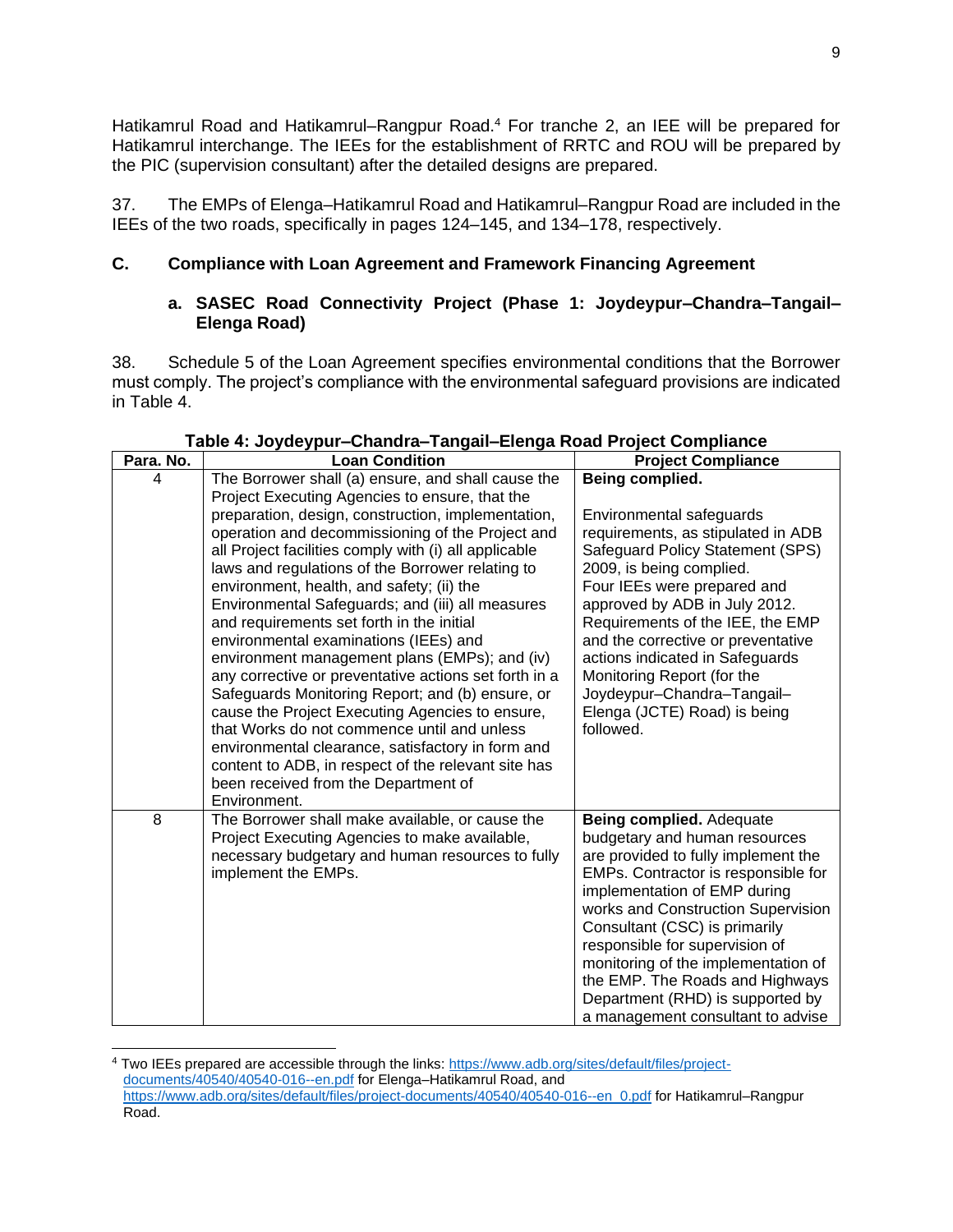| Para. No. | <b>Loan Condition</b>                                                                                                                                                                                                                                                                                                                                                                                                                                                                                                                                                                                                                                                                                                                                                                                                                                                                                                                                                                                                                                                                                                                                                            | <b>Project Compliance</b>                                                                                                                                                                                                                                                                                                                                                                                                                                                                                                                       |
|-----------|----------------------------------------------------------------------------------------------------------------------------------------------------------------------------------------------------------------------------------------------------------------------------------------------------------------------------------------------------------------------------------------------------------------------------------------------------------------------------------------------------------------------------------------------------------------------------------------------------------------------------------------------------------------------------------------------------------------------------------------------------------------------------------------------------------------------------------------------------------------------------------------------------------------------------------------------------------------------------------------------------------------------------------------------------------------------------------------------------------------------------------------------------------------------------------|-------------------------------------------------------------------------------------------------------------------------------------------------------------------------------------------------------------------------------------------------------------------------------------------------------------------------------------------------------------------------------------------------------------------------------------------------------------------------------------------------------------------------------------------------|
|           |                                                                                                                                                                                                                                                                                                                                                                                                                                                                                                                                                                                                                                                                                                                                                                                                                                                                                                                                                                                                                                                                                                                                                                                  | and assist in quality and capacity<br>enhancement and independent<br>quality monitoring.                                                                                                                                                                                                                                                                                                                                                                                                                                                        |
| 9         | The Borrower shall ensure, or cause the Project<br>Executing Agencies to ensure, that all bidding<br>documents and contracts for Works contain<br>provisions that require contractors to:<br>(a) comply with the measures and requirements<br>relevant to the contractor set forth in the IEE and<br>the EMP (to the extent they concern impacts on<br>affected people during construction), and any<br>corrective or preventative actions set out in a<br>Safeguards Monitoring Report;<br>(b) make available a budget for all environmental<br>measures;<br>(c) provide the Borrower with a written notice of<br>any unanticipated environmental, resettlement or<br>indigenous peoples risks or impacts that arise<br>during construction, implementation or operation of<br>the Project that were not considered in the IEE, the<br>EMP;<br>(d) adequately record the condition of roads,<br>agricultural land and other infrastructure prior to<br>starting to transport materials and construction;<br>and<br>(e) reinstate pathways, other local infrastructure,<br>and agricultural land to at least their pre-Project<br>condition upon the completion of construction. | (a) Being complied. Contracts for<br>three road improvement<br>projects were signed on 15<br>September 2015, while the 4th<br>contract was signed on 1 March<br>2016. All four contractors are<br>complying with the measures<br>and requirements set in IEE<br>and EMP.<br>(b) Being complied. Budget is<br>being provided for<br>environmental measures.<br>(c) Being complied. Unanticipated<br>environmental impacts were<br>updated in submitted<br>environmental monitoring<br>reports.<br>(d) Being complied.<br>(e) Not yet applicable. |
| 10        | The Borrower shall cause the Project Executing<br>Agencies to do the following:<br>(a) submit annual environmental monitoring reports<br>in accordance with the requirements of the ADB<br>SPS for category B projects, and semiannual<br>Safeguards Monitoring Reports in respect of the<br>social impacts of the Project, to ADB and disclose<br>relevant information from such reports to affected<br>persons promptly upon submission;<br>(b) if any unanticipated environmental and/or social<br>risks and impacts arise during constructions,<br>implementation or operation of the Project that<br>were not considered in the IEEs and the EMPs,<br>promptly inform ADB of the occurrence of such<br>risks or impacts, with a detailed description of the<br>event and proposed corrective action plan; and<br>(c) report any actual or potential breach of<br>compliance with the measures and requirements<br>set forth in the EMPs promptly after becoming<br>aware of the breach.                                                                                                                                                                                     | Being complied. Safeguards<br>(a)<br><b>Monitoring Reports were</b><br>submitted semi-annually since<br>November 2015. The latest<br>submission was December<br>2018. All the semi-annual<br>environmental monitoring<br>reports were disclosed in ADB<br>website.<br>(b) Being complied Unanticipated<br>environmental impacts are<br>being updated in the submitted<br>environmental monitoring<br>reports.<br>(c) Being complied. Results of<br>environmental monitoring plan<br>(EMoP) are reported to ADB.                                 |
| 13        | The Borrower shall ensure, or cause the Project<br>Executing Agencies to ensure, that no proceeds of<br>the Loan are used to finance any activity included<br>in the list of prohibited investment activities<br>provided in Appendix 5 of the ADB SPS.                                                                                                                                                                                                                                                                                                                                                                                                                                                                                                                                                                                                                                                                                                                                                                                                                                                                                                                          | Being complied.                                                                                                                                                                                                                                                                                                                                                                                                                                                                                                                                 |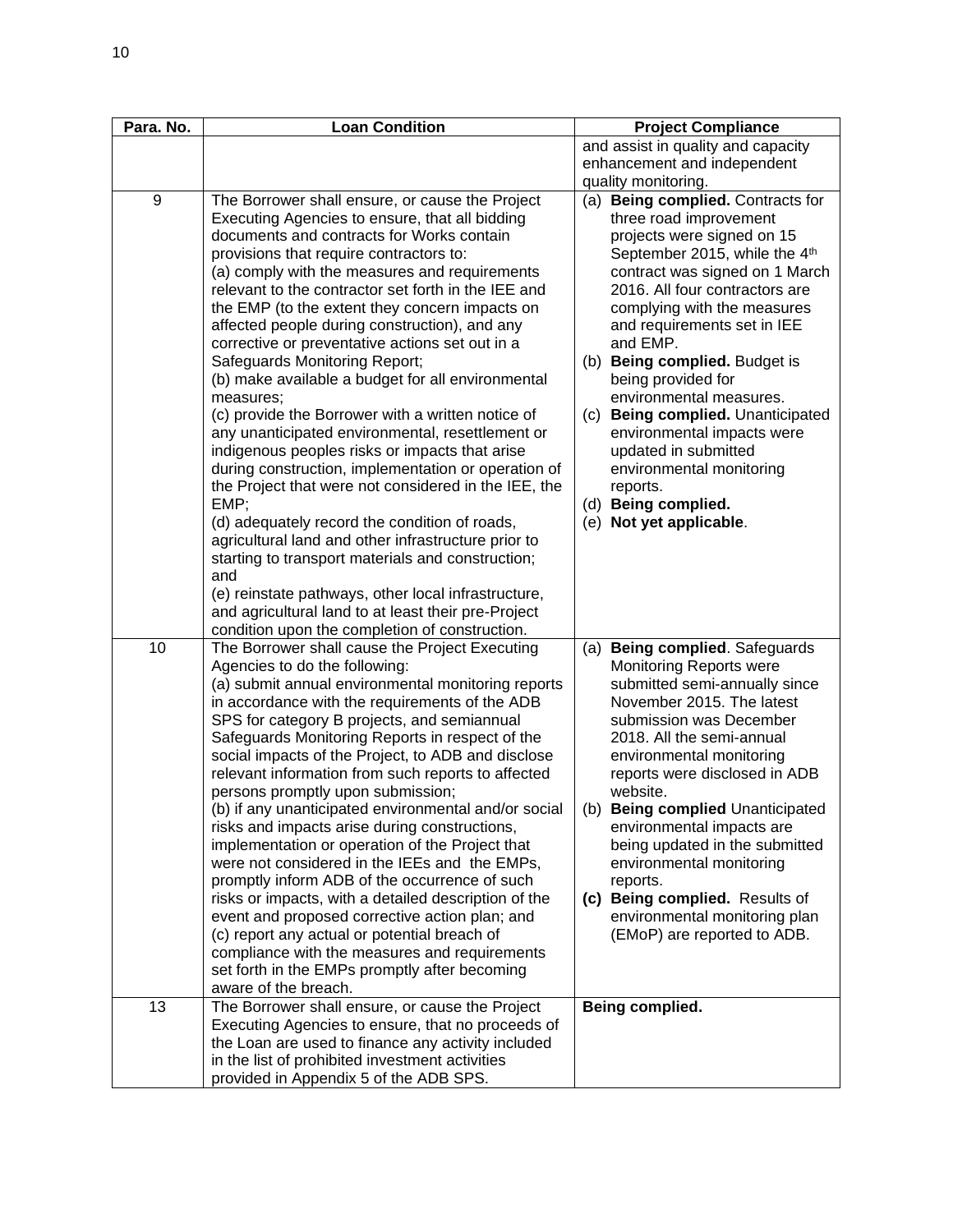## **b. SASEC Dhaka–Northwest Corridor Road Project, Phase 2 – Tranche 1**

39. Schedule 6 of the Framework Financing Agreement (FFA) specifies the environmental conditions that the Borrower must comply. Of the three outputs, <sup>5</sup> only the first tranche of Phase 2 (Elenga–Hatikamrul–Rangpur Road) will be assessed for compliance with the FFA and loan agreement. Output 3 is assessed in Section II (Compliance with Environmental Safeguards Requirements and Implementation), Section C, subsection a. The environmental impacts of Output 2 (establishment of RRTC and ROU) have not been assessed yet since the detailed designs have not been prepared yet.

| <b>Section</b>                                  | <b>Condition</b>                                                                                                                                                                                                                                                                                                                                                                                                                                                                                                                                                                                                                                                                                                                                                                                                        | <b>Project Compliance</b>                                                                                                                                                                                                                                                                                                                                                                                                                                                                                                                                                                                                                                                                                                                                                                                                                                                                                                                                                                                                                                                          |  |  |  |  |  |  |  |  |
|-------------------------------------------------|-------------------------------------------------------------------------------------------------------------------------------------------------------------------------------------------------------------------------------------------------------------------------------------------------------------------------------------------------------------------------------------------------------------------------------------------------------------------------------------------------------------------------------------------------------------------------------------------------------------------------------------------------------------------------------------------------------------------------------------------------------------------------------------------------------------------------|------------------------------------------------------------------------------------------------------------------------------------------------------------------------------------------------------------------------------------------------------------------------------------------------------------------------------------------------------------------------------------------------------------------------------------------------------------------------------------------------------------------------------------------------------------------------------------------------------------------------------------------------------------------------------------------------------------------------------------------------------------------------------------------------------------------------------------------------------------------------------------------------------------------------------------------------------------------------------------------------------------------------------------------------------------------------------------|--|--|--|--|--|--|--|--|
| <b>Framework Financing Agreement of Phase 2</b> |                                                                                                                                                                                                                                                                                                                                                                                                                                                                                                                                                                                                                                                                                                                                                                                                                         |                                                                                                                                                                                                                                                                                                                                                                                                                                                                                                                                                                                                                                                                                                                                                                                                                                                                                                                                                                                                                                                                                    |  |  |  |  |  |  |  |  |
| Schedule 6,<br>Safeguards, para. 10             | The Borrower shall ensure or cause<br>RHD to ensure that the preparation,<br>design, construction, implementation,<br>operation and decommissioning of the<br>projects and all project facilities under<br>the Investment Program comply with (a)<br>all applicable laws and regulations of<br>Bangladesh including relating to<br>environment, health, and safety; (b) the<br>environmental safeguards as set out in<br>ADB's Safeguard Policy Statement<br>(SPS); (c) the environmental assessment<br>and review framework; and (d) all<br>measures and requirements set forth in<br>the relevant initial environmental<br>examination (IEE) and environmental<br>management plan (EMP), and any<br>corrective or preventative actions with<br>respect to environment set forth in a<br>safeguards monitoring report. | Being complied.<br>Environmental safeguards<br>requirements, as stipulated in<br>SPS 2009, is being complied.<br>(a)<br>The project has been<br>categorized as Red according to<br>Bangladesh Environmental<br>Conservation Rule 1997. The EIA<br>including EMP was submitted to<br>Department of Environment in<br>2014. Environmental Clearance<br>for the project was obtained from<br>Department of Environment on 15<br>July 2014 whereas, the<br>construction commenced in<br>January 2018<br>(b) Two IEEs - Elenga-<br>Hatikamrul Road and Hatikamrul-<br>Rangpur Road have been<br>prepared and disclosed in the<br>ADB website on May 2017<br>(c) the environmental assessment<br>and review framework are being<br>complied<br>(d) For compliance. As of 2018<br>December, Semi-annual<br><b>Environmental Monitoring Report,</b><br>the project is compliant with most<br>of the measures and<br>requirements set in the<br>Safeguards Monitoring Report. All<br>mobilized contractors though<br>have yet to appoint environment,<br>health and safety experts. Most of |  |  |  |  |  |  |  |  |

|  | Table 5: Compliance of Elenga-Hatikamrul-Rangpur Road with FFA and Loan Agreement |  |  |
|--|-----------------------------------------------------------------------------------|--|--|
|  |                                                                                   |  |  |

<sup>5</sup> (i) Dhaka–Northwest international trade corridor (phase 2: Elenga–Hatikamrul–Rangpur) upgraded, (ii) institutional capacity of RHD in road operation and management enhanced, and (iii) enhanced road safety and gender-responsive features and cost overrun for Dhaka–Northwest international trade corridor (phase 1: Joydeypur–Chandra–Tangail– Elenga) financed.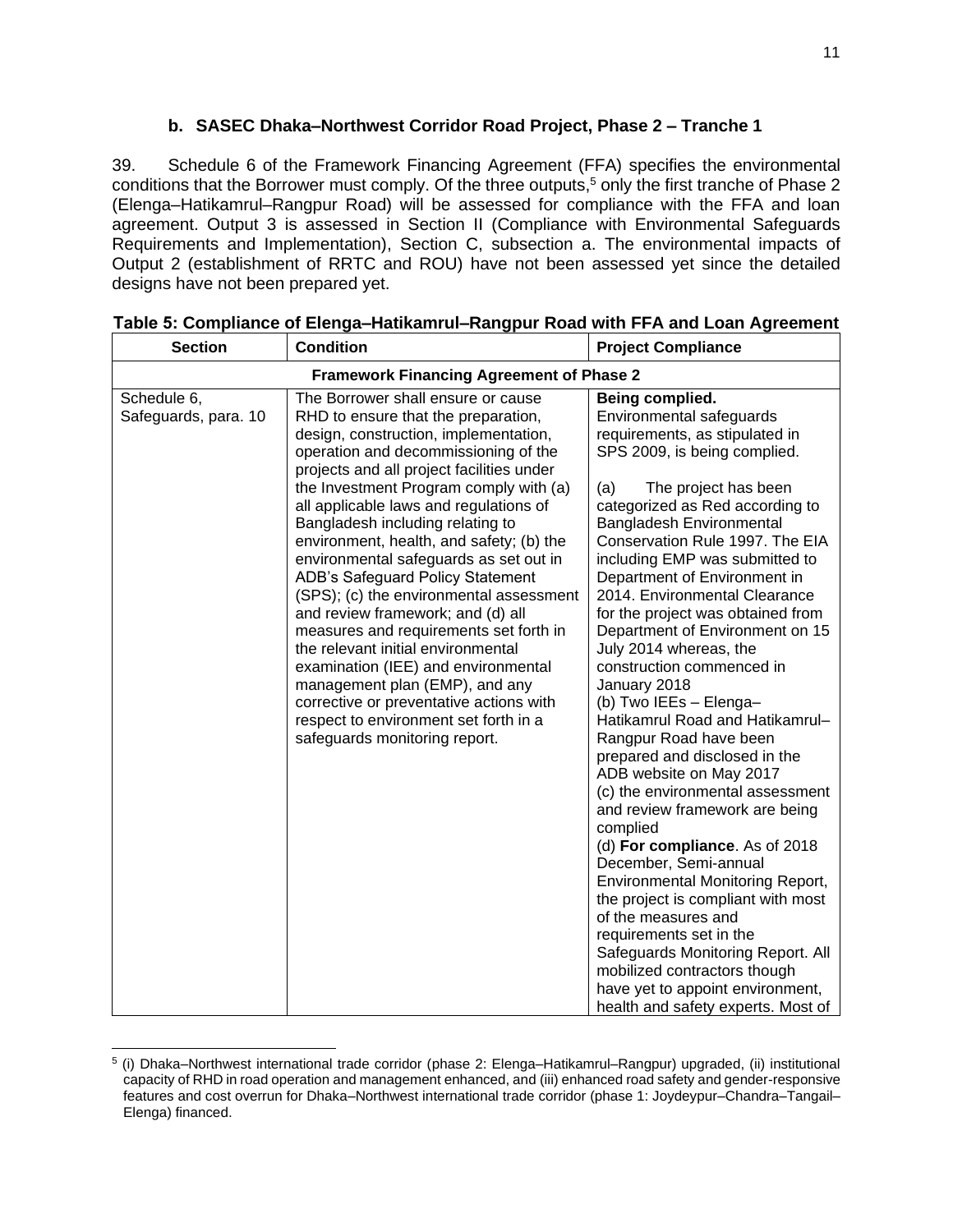| <b>Section</b>                                                                                                                | <b>Condition</b>                                                                                                                                                                                                                                                                                                                                                                                                                                                                                                | <b>Project Compliance</b>                                                                                                                                                                                                                                                                                                                                                                                                                                                                          |  |  |  |
|-------------------------------------------------------------------------------------------------------------------------------|-----------------------------------------------------------------------------------------------------------------------------------------------------------------------------------------------------------------------------------------------------------------------------------------------------------------------------------------------------------------------------------------------------------------------------------------------------------------------------------------------------------------|----------------------------------------------------------------------------------------------------------------------------------------------------------------------------------------------------------------------------------------------------------------------------------------------------------------------------------------------------------------------------------------------------------------------------------------------------------------------------------------------------|--|--|--|
|                                                                                                                               |                                                                                                                                                                                                                                                                                                                                                                                                                                                                                                                 | the contractors have submitted<br>their site specific EMPs.                                                                                                                                                                                                                                                                                                                                                                                                                                        |  |  |  |
| Schedule 6,<br>Safeguards, para. 11                                                                                           | Bangladesh shall ensure, or cause RHD<br>to ensure, that works do not commence<br>until and unless environmental<br>clearance, satisfactory in form and<br>content to ADB, in respect of the relevant<br>site has been received from the<br>Department of Environment.                                                                                                                                                                                                                                          | Being complied. Adequate<br>budgetary and human resources<br>are provided to fully implement<br>the EMPs. Contractor is<br>responsible for implementation of<br>EMP during works and<br><b>Construction Supervision</b><br>Consultant (CSC) is primarily<br>responsible for supervision of<br>monitoring of the implementation<br>of the EMP. RHD is supported by<br>a management consultant to<br>advise and assist in quality and<br>capacity enhancement and<br>independent quality monitoring. |  |  |  |
| Loan Agreement of Phase 2, Tranche 1                                                                                          |                                                                                                                                                                                                                                                                                                                                                                                                                                                                                                                 |                                                                                                                                                                                                                                                                                                                                                                                                                                                                                                    |  |  |  |
| Schedule 5,<br>Safeguards,<br>Environment, para. 7                                                                            | The Borrower shall cause RHD to ensure<br>that the preparation, design,<br>construction, implementation, operation<br>and decommissioning of the Project, and<br>all Project facilities comply with (a) all<br>applicable laws and regulations of the<br>Borrower relating to environment, health,<br>and safety; (b) the Environmental<br>Safeguards; (c) the environmental<br>assessment review framework (EARF);<br>and (d) all measures and requirements<br>set forth in a Safeguards Monitoring<br>Report. | Please see compliance of the<br>project in the FFA (Schedule 6,<br>Safeguards, para. 10) above.                                                                                                                                                                                                                                                                                                                                                                                                    |  |  |  |
| Schedule 5,<br>Safeguards,<br>Environment, para. 8                                                                            | The Borrower shall ensure, or cause<br>RHD to ensure, that Works do not<br>commence until and unless<br>environmental clearance, satisfactory in<br>form and content to ADB, in respect of<br>the relevant site has been received from<br>the Department of Environment                                                                                                                                                                                                                                         | <b>Being complied.</b> Environmental<br>clearance for the project was<br>obtained from Department of<br>Environment on 15 July 2014.                                                                                                                                                                                                                                                                                                                                                               |  |  |  |
| Schedule 5,<br>Safeguards, Human<br>and Financial<br>Resources to<br><b>Implement Safeguards</b><br>Requirements, para.<br>11 | The Borrower shall ensure, or cause<br>RHD to ensure, that all necessary<br>budgetary and human resources to fully<br>implement the EMP are made available.                                                                                                                                                                                                                                                                                                                                                     | Being complied. Necessary<br>budgetary provision has been<br>made in the Bill of Quantities of<br>the civil work contract for<br>environmental management by<br>the contractor.                                                                                                                                                                                                                                                                                                                    |  |  |  |
| Schedule 5,<br>Safeguards,<br>Safeguards - Related<br>Provisions in Bidding<br>Documents and Works<br>Contracts, para. 13     | The Borrower shall ensure, or cause<br>RHD to ensure, that all bidding<br>documents and contracts for Works<br>contain provisions that require<br>contractors to:<br>(a) Comply with the measures and<br>requirements relevant to the<br>contractor set forth in the IEE and the                                                                                                                                                                                                                                | Being complied. EMP<br>(a)<br>was incorporated in the bidding<br>document and made part of the<br>contract agreement.<br>Being complied.<br>(b)<br>Necessary budgetary provision<br>has been made in the Bill of<br>Quantities of the civil work                                                                                                                                                                                                                                                   |  |  |  |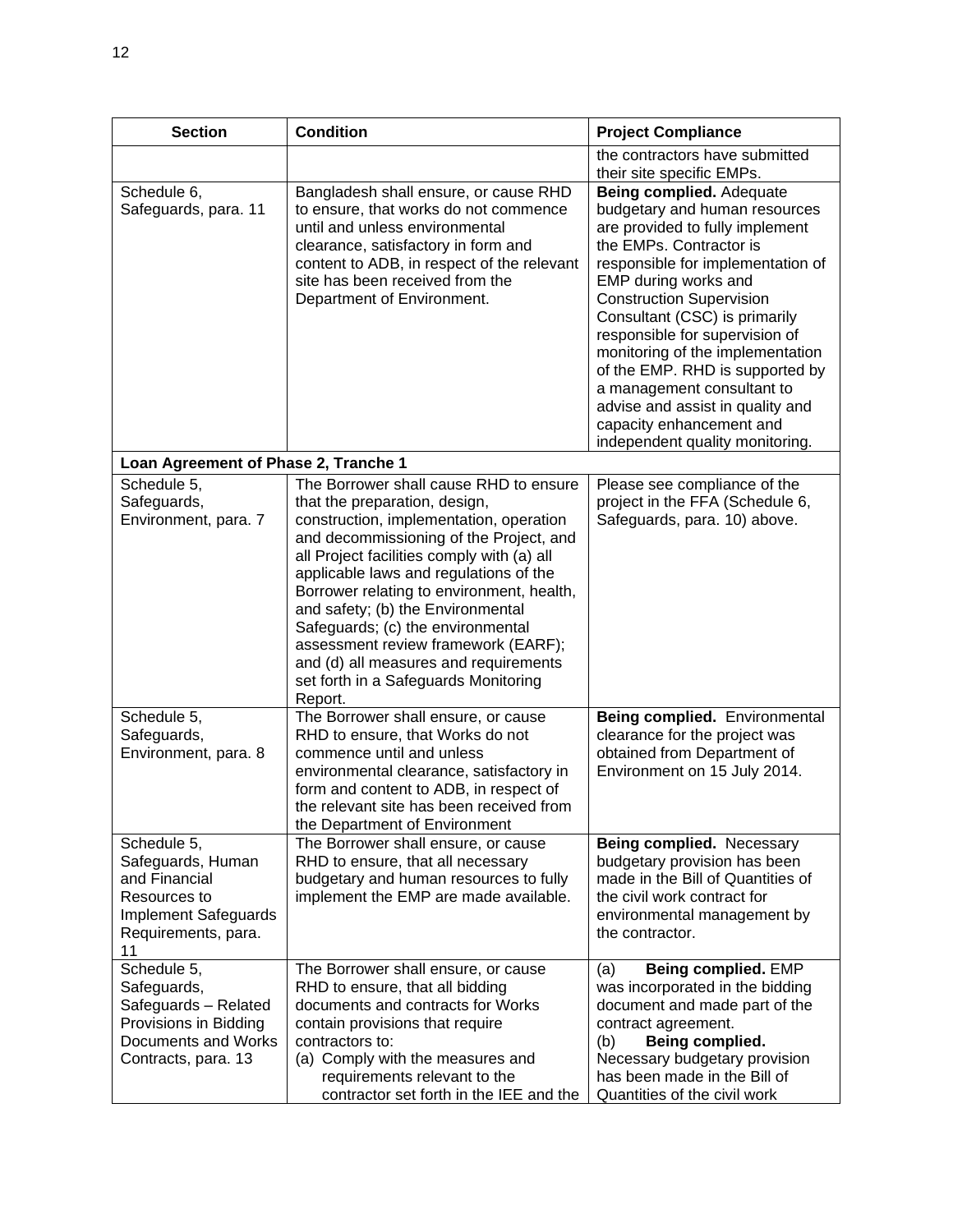| <b>Section</b>                                                     | <b>Condition</b>                                                                                                                                                                                                                                                                                                                                                                                                                                                                                                                                                                                                                                                                                                                                                                                                                                            | <b>Project Compliance</b>                                                                                                                                                                                                     |
|--------------------------------------------------------------------|-------------------------------------------------------------------------------------------------------------------------------------------------------------------------------------------------------------------------------------------------------------------------------------------------------------------------------------------------------------------------------------------------------------------------------------------------------------------------------------------------------------------------------------------------------------------------------------------------------------------------------------------------------------------------------------------------------------------------------------------------------------------------------------------------------------------------------------------------------------|-------------------------------------------------------------------------------------------------------------------------------------------------------------------------------------------------------------------------------|
|                                                                    | EMP (to the extent they concern<br>impacts on affected people during<br>construction), and any corrective or<br>preventative actions set out in a<br>Safeguards Monitoring Report;<br>(b) Make available a budget for all such<br>environmental and social measures;<br>(c) Provide ADB with a written notice of<br>any unanticipated environmental<br>risks or impacts that arise during<br>construction, implementation or<br>operation of the Project that were not<br>considered in the IEE and the EMP;<br>(d) Adequately record the condition of<br>roads, agricultural land and other<br>infrastructure prior to starting to<br>transport materials and construction;<br>and<br>(e) Fully reinstate pathways, other local<br>infrastructure and agricultural land to<br>at least their pre-project condition<br>upon the completion of construction. | contract for environmental<br>management by the contractor.<br>Not yet applicable<br>(c)<br>Not indicated in the Semi-<br>(d)<br>annual Environmental Monitoring<br>Report (December 2018)<br>Not yet applicable<br>(e)       |
| Schedule 5,                                                        | The Borrower shall do, or cause RHD to                                                                                                                                                                                                                                                                                                                                                                                                                                                                                                                                                                                                                                                                                                                                                                                                                      | Being complied.                                                                                                                                                                                                               |
| Safeguards,<br>Safeguards-<br>Monitoring and<br>Reporting, para.14 | ensure the following:<br>(a) Submit Safeguards Monitoring<br>Reports annually for Environmental<br>Safeguards to ADB and disclose<br>relevant information from such<br>reports to affected persons promptly<br>upon submission;<br>(b) If any unanticipated environmental<br>risks and impacts arise during<br>construction, implementation or<br>operation of the Project that were not<br>considered in the IEE and the EMP,<br>promptly inform ADB of the<br>occurrence of such risks or impacts,<br>with detailed description of the event<br>and proposed corrective action plan;<br>and<br>(c) Report any actual or potential breach<br>of compliance with the measures and<br>requirements set forth in the EMP<br>promptly after becoming aware of the<br>breach.                                                                                   | (a) Being complied. The first<br>semi-annual environmental<br>monitoring report was<br>submitted in December 2018.<br>The next report will be<br>submitted in July 2019.<br>(b) Not yet applicable.<br>(c) Not yet applicable |
| Schedule 5, Prohibited                                             | The Borrower shall cause RD to ensure                                                                                                                                                                                                                                                                                                                                                                                                                                                                                                                                                                                                                                                                                                                                                                                                                       | Being complied.                                                                                                                                                                                                               |
| List of Investments,<br>para. 15                                   | that no proceeds of the Loan under the<br>Project are used to finance any activity<br>included in the list of prohibited<br>investment activities provided in<br>Appendix 5 of the SPS.                                                                                                                                                                                                                                                                                                                                                                                                                                                                                                                                                                                                                                                                     |                                                                                                                                                                                                                               |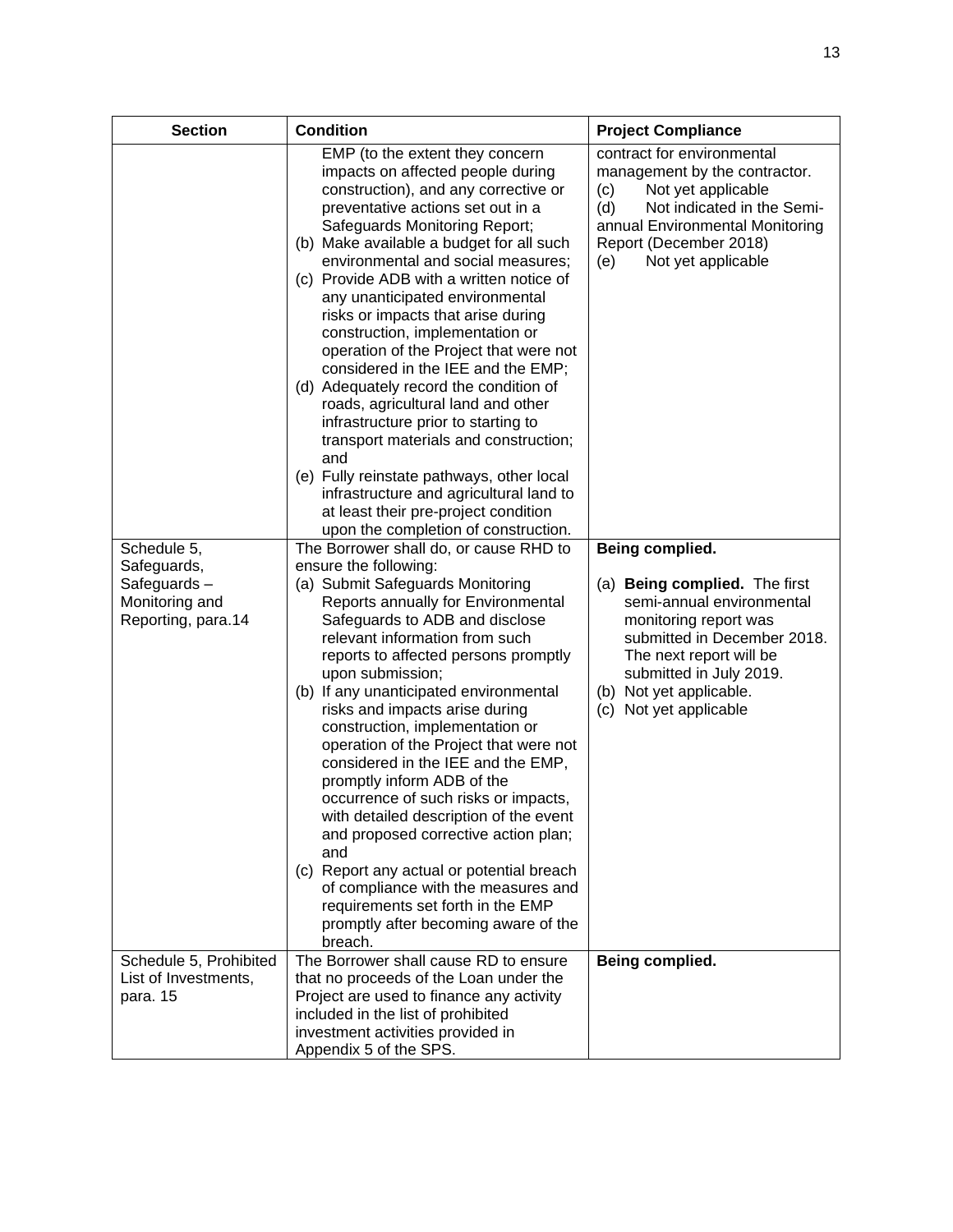#### **III. STATUS OF ENVIRONMENTAL MANAGEMENT PLAN IMPLEMENTATION AND MONITORING**

#### **A. Environmental Management Plan**

#### **a. SASEC Road Connectivity Project (Phase 1: Joydeypur–Chandra–Tangail– Elenga Road)**

40. Except for JCTE Road, there are no environmental monitoring reports submitted and disclosed in the ADB website yet to determine EMP compliance.<sup>6</sup> The EMP compliance status for JCTE Road as of December 2018 is indicated in Table 6.

|                                                      |                                                                                                                                                                                                                                                                                                                                              |           | Contractor's      |                | <b>Overall</b> |                                                                                                            |
|------------------------------------------------------|----------------------------------------------------------------------------------------------------------------------------------------------------------------------------------------------------------------------------------------------------------------------------------------------------------------------------------------------|-----------|-------------------|----------------|----------------|------------------------------------------------------------------------------------------------------------|
|                                                      |                                                                                                                                                                                                                                                                                                                                              |           | <b>Compliance</b> |                |                | <b>Compliance</b>                                                                                          |
| <b>Project Activity</b>                              | <b>Mitigating Measures</b>                                                                                                                                                                                                                                                                                                                   | 1         | $\mathbf{2}$      | 3              | 4              | <b>Status</b>                                                                                              |
|                                                      | <b>Design Stage</b>                                                                                                                                                                                                                                                                                                                          |           |                   |                |                |                                                                                                            |
| <b>Extraction of river</b><br>sands                  | Permits/NOC from relevant<br>authority such as BIWTA                                                                                                                                                                                                                                                                                         | Y         | Υ                 | Υ              | Y              | Complied.<br>Environmental<br>Clearance was<br>issued July<br>2015                                         |
| Transportation of<br>construction materials          | Construction materials should be<br>covered properly.<br>Overload should be avoided                                                                                                                                                                                                                                                          | <b>ND</b> | <b>ND</b>         | <b>ND</b>      | <b>ND</b>      | No data if this<br>was done.                                                                               |
| Climate change                                       | Consider climate change study<br>output for design of alignment and<br>bridge height.                                                                                                                                                                                                                                                        | Ÿ         | $\overline{Y}$    | $\overline{Y}$ | Y              | Complied. This<br>is an ADB<br>requirement.                                                                |
|                                                      | <b>Construction Stage</b>                                                                                                                                                                                                                                                                                                                    |           |                   |                |                |                                                                                                            |
| Land use<br>1.                                       |                                                                                                                                                                                                                                                                                                                                              |           |                   |                |                |                                                                                                            |
| Land use change and<br>Loss of<br>productive/topsoil | All efforts shall be made in<br>finalization of alignment to reduce<br>productive land requirement<br>Agricultural areas not to be used<br>as borrow areas.                                                                                                                                                                                  | <b>ND</b> | <b>ND</b>         | <b>ND</b>      | <b>ND</b>      | No data nor<br>statement from<br>monitoring<br>reports about<br>the mitigation<br>measures<br>implemented. |
| Land use change due<br>to borrowing of earth         | Land acquisition for borrow areas<br>to be minimized. River sand shall<br>be used for embankment. Soil<br>should be used for top layer.<br>Preference shall be given to<br>borrow earth from right-of-way<br>itself wherever feasible.<br>Borrow pits shall be rehabilitated/<br>used for fishing and other<br>community preferred activity. | <b>ND</b> | <b>ND</b>         | <b>ND</b>      | <b>ND</b>      | No data nor<br>statement from<br>monitoring<br>reports about<br>the mitigation<br>measures<br>implemented. |

**Table 6: Environmental Management Plan Compliance Status of Contractors<sup>7</sup>**

<sup>6</sup> Details of the monitoring results is accessible through the link: [https://www.adb.org/sites/default/files/project](https://www.adb.org/sites/default/files/project-documents/40540/40540-014-emr-en_2.pdf)[documents/40540/40540-014-emr-en\\_2.pdf.](https://www.adb.org/sites/default/files/project-documents/40540/40540-014-emr-en_2.pdf)

<sup>7</sup> Contractor numbers correspond to the following: 1 - Kyeryong Spectra JV; 2 - AML–HCM JV; 3 - Samwhan – Mir Aktaer JV; 4 - GDCL–DIENCO JV; Y - Yes; N - no; ND - no data; NI - needs improvement; NA - not applicable (for resettlement issue, only environment related safeguards are discussed).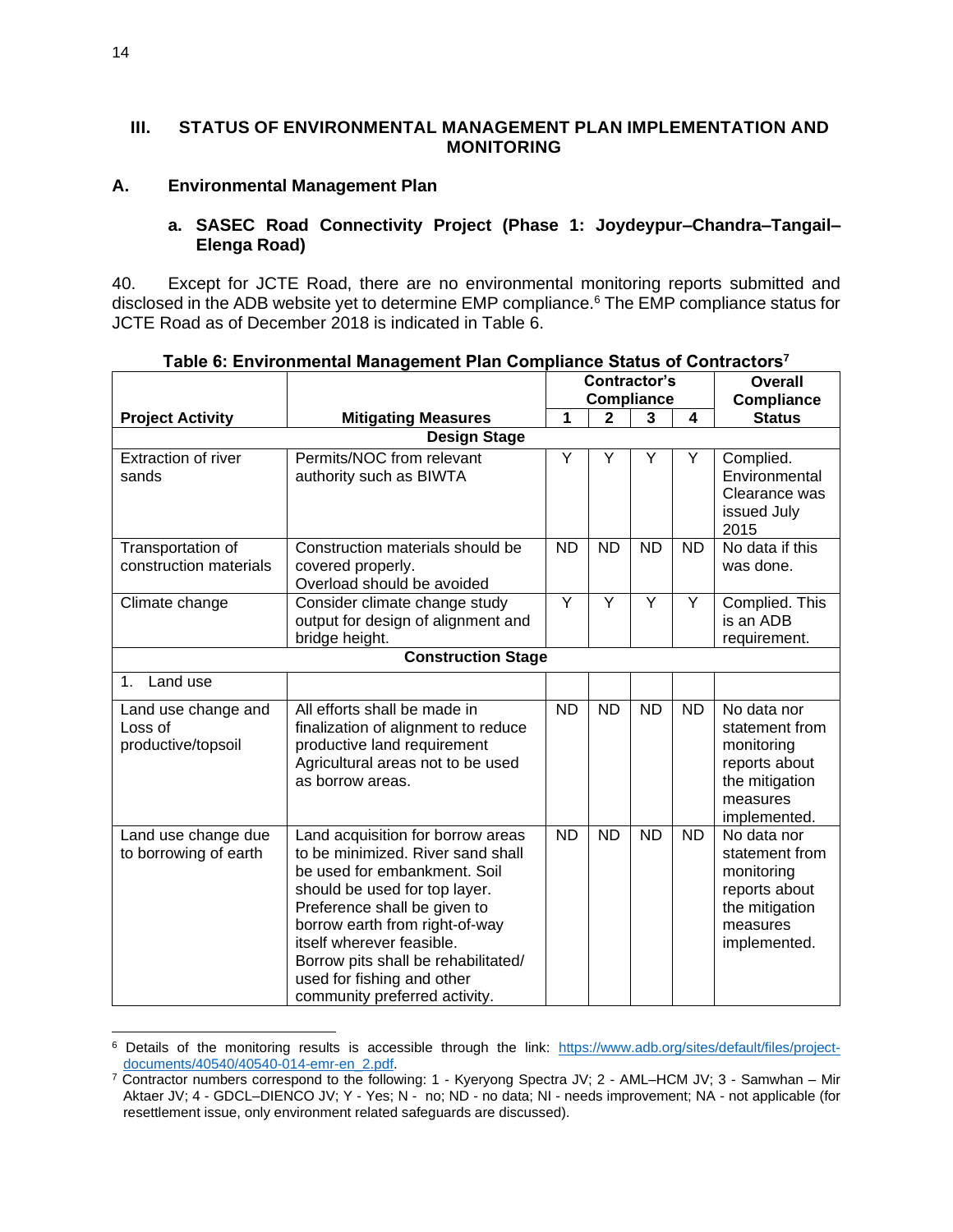|                                                                                                         |                                                                                                                                                                                                                                                                                                                                                                                                                                                                                                                                                                                           | <b>Contractor's</b><br><b>Compliance</b> |              |           |           | <b>Overall</b>                                                                                             |
|---------------------------------------------------------------------------------------------------------|-------------------------------------------------------------------------------------------------------------------------------------------------------------------------------------------------------------------------------------------------------------------------------------------------------------------------------------------------------------------------------------------------------------------------------------------------------------------------------------------------------------------------------------------------------------------------------------------|------------------------------------------|--------------|-----------|-----------|------------------------------------------------------------------------------------------------------------|
| <b>Project Activity</b>                                                                                 | <b>Mitigating Measures</b>                                                                                                                                                                                                                                                                                                                                                                                                                                                                                                                                                                | 1                                        | $\mathbf{2}$ | 3         | 4         | <b>Compliance</b><br><b>Status</b>                                                                         |
|                                                                                                         | Non-productive lands, barren<br>lands, raised lands; wastelands<br>shall be used for borrowing earth<br>with the necessary<br>permissions/consents<br>If new borrow areas are to be<br>selected, all environmental<br>considerations to be ensured.<br>The depths in borrow pits to be<br>regulated so that the sides will not<br>be steeper.<br>Topsoil to be stockpiled and<br>protected for use at the<br>rehabilitation stage.<br>Unpaved surfaces used for the<br>haulage of borrow materials to be<br>maintained.<br>Transportation of earth materials<br>through covered vehicles. |                                          |              |           |           |                                                                                                            |
| Soil<br>2.                                                                                              |                                                                                                                                                                                                                                                                                                                                                                                                                                                                                                                                                                                           |                                          |              |           |           |                                                                                                            |
| Soil erosion due to<br>construction activities,<br>earthwork/cut & fill and<br>Erath stockpiles         | Adopt Good Engineering &<br>construction practices.<br>Undertake re-plantation of Native<br>variety of trees and shrubs<br>Construction schedule for<br>bridges/beels during non-monsoon<br>season.<br>Bio-turfing of embankments to<br>protect slopes.<br>The earth stockpiles to be provided<br>with gentle slopes to prevent soil<br>erosion                                                                                                                                                                                                                                           | <b>ND</b>                                | <b>ND</b>    | <b>ND</b> | <b>ND</b> | No data nor<br>statement from<br>monitoring<br>reports about<br>the mitigation<br>measures<br>implemented. |
| Compaction of soil<br>due to movement of<br>vehicles and<br>equipment                                   | Construction vehicles, machinery,<br>and equipment to be stationed in<br>the designated right-of-way to<br>avoid compaction.<br>Approach roads/haulage roads<br>shall be designed along the fallow<br>and consolidated soil area to<br>reduce the compaction.                                                                                                                                                                                                                                                                                                                             | <b>ND</b>                                | <b>ND</b>    | <b>ND</b> | <b>ND</b> | No data nor<br>statement from<br>monitoring<br>reports about<br>the mitigation<br>measures<br>implemented. |
| Contamination of soil<br>due to<br>leakage/spillage of oil,<br>bituminous and non-<br>bituminous debris | Provision of cemented surface with<br>dyke around fuel storage and<br>filling.<br>Oil interceptors shall be provided<br>with at the wash fuelling<br>Demolition waste to extent<br>feasible.<br>Oil and grease-soaked materials<br>shall be disposed at designated<br>approved locations and spilled oil                                                                                                                                                                                                                                                                                  | Y                                        | Y            | Y         | Y         | Ground has<br>been concreted<br>by all<br>contractors to<br>prevent ground<br>contamination.               |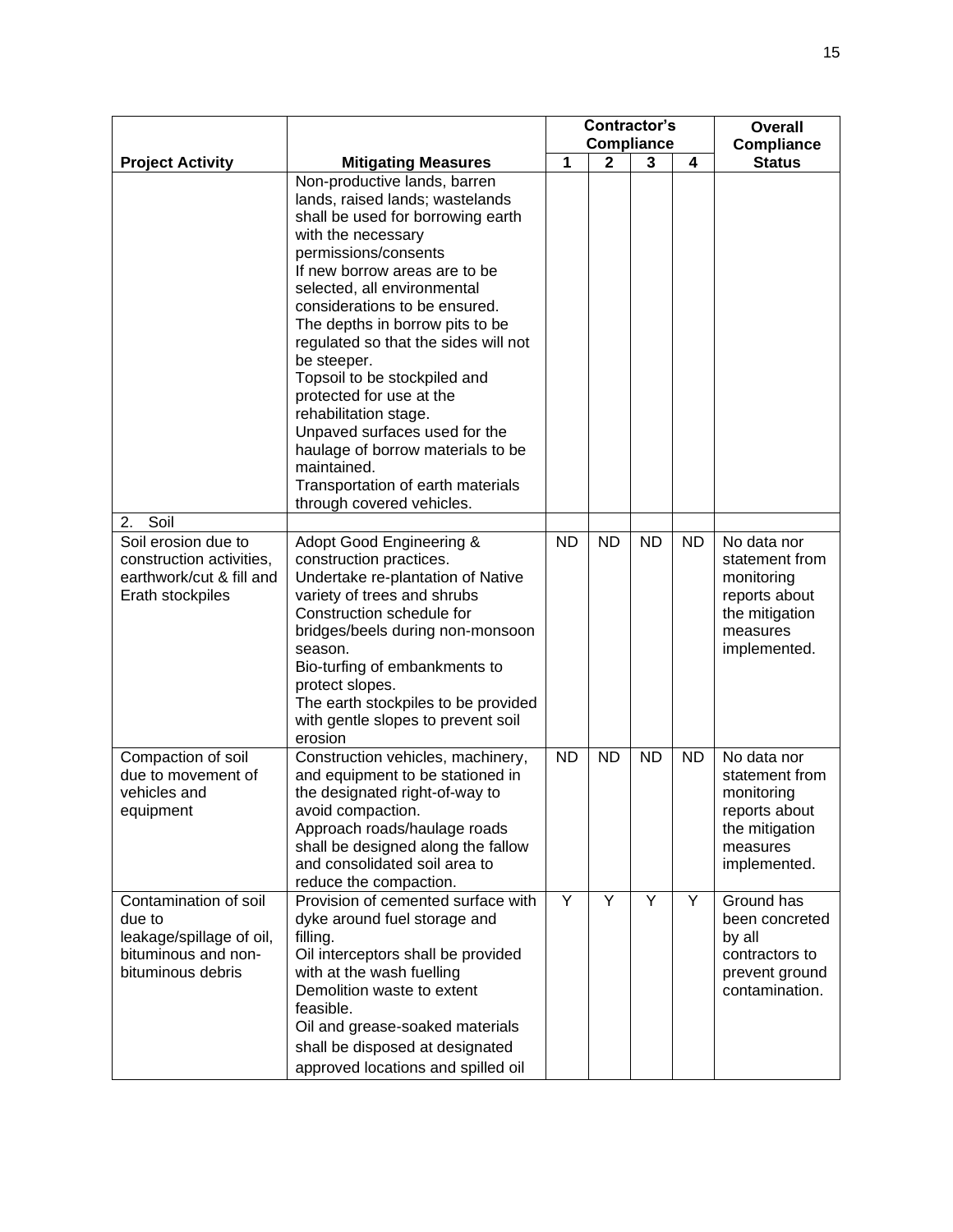|                                                                                                                                                             | <b>Contractor's</b>                                                                                                                                                                                                                                                                                                                                                                                                                                                                                            |           |              |                   | <b>Overall</b> |                                                                                                            |  |
|-------------------------------------------------------------------------------------------------------------------------------------------------------------|----------------------------------------------------------------------------------------------------------------------------------------------------------------------------------------------------------------------------------------------------------------------------------------------------------------------------------------------------------------------------------------------------------------------------------------------------------------------------------------------------------------|-----------|--------------|-------------------|----------------|------------------------------------------------------------------------------------------------------------|--|
|                                                                                                                                                             |                                                                                                                                                                                                                                                                                                                                                                                                                                                                                                                |           |              | <b>Compliance</b> |                | <b>Compliance</b>                                                                                          |  |
| <b>Project Activity</b>                                                                                                                                     | <b>Mitigating Measures</b>                                                                                                                                                                                                                                                                                                                                                                                                                                                                                     | 1         | $\mathbf{2}$ | 3                 | 4              | <b>Status</b>                                                                                              |  |
|                                                                                                                                                             | shall be sold off to authorized<br>recyclers.                                                                                                                                                                                                                                                                                                                                                                                                                                                                  |           |              |                   |                |                                                                                                            |  |
| Water<br>3.                                                                                                                                                 |                                                                                                                                                                                                                                                                                                                                                                                                                                                                                                                |           |              |                   |                |                                                                                                            |  |
| Loss of surface water<br>bodies and impact on<br>fishes                                                                                                     | Design modifications shall be<br>made to prevent any water bodies<br>from filling.<br>If filling is unavoidable, no<br>bituminous or hazardous materials<br>shall be used for filling.<br>Institutional measures to be made<br>to enhance fish productivity in<br>these water bodies.                                                                                                                                                                                                                          | <b>ND</b> | <b>ND</b>    | <b>ND</b>         | <b>ND</b>      | No data nor<br>statement from<br>monitoring<br>reports about<br>the mitigation<br>measures<br>implemented. |  |
| Siltation in water<br>bodies                                                                                                                                | Bridge construction to be limited to<br>the maximum extent in dry season.<br>Embankment slopes to be<br>modified suitably to restrict the soil<br>debris entering water bodies.<br>Provision of silt fencing shall be<br>made at water bodies.<br>Silt/sediment should be collected<br>and stockpiled for possible reuse.<br>Earthworks to be prevented from<br>impeding natural flow of rivers,<br>streams and water canals or<br>existing drainage system.                                                   | <b>ND</b> | <b>ND</b>    | <b>ND</b>         | <b>ND</b>      | No information<br>that bridge and<br>embankment<br>constructions<br>are ongoing.                           |  |
| Deterioration in<br>surface water quality<br>due to uncontrolled<br>dumping of waste,<br>sewage, dredge<br>materials and<br>accidental spillage of<br>fuels | No sewage shall be discharged<br>into the ponds and wetlands.<br>Adequate provision for collection<br>and disposal of liquid wastes at<br>construction camps shall be made.<br>Septic tanks shall be provided at<br>construction camps and<br>rehabilitation sites for treatment<br>and disposal of sewage.<br>Concrete platforms with bunding<br>and shade are to be provided for<br>storage of fuels and chemicals. Oil<br>traps may be provided at<br>construction sites, especially the<br>fuelling areas. | Y         | ΝI           | Υ                 | Y              | <b>Needs</b><br>improvement<br>for contractor 2,<br>as toilets are<br>not cleaned<br>properly.             |  |
| Alternation of aquifer<br>regime and further<br>contamination of<br>already arsenic<br>polluted aquifers                                                    | Maximize available surface water<br>resources in the project area.<br>No abstraction from all already<br>arsenic polluted aquifers.                                                                                                                                                                                                                                                                                                                                                                            | <b>ND</b> | <b>ND</b>    | <b>ND</b>         | <b>ND</b>      | No data if<br>groundwater is<br>being extracted<br>for use in<br>construction<br>site.                     |  |
| Health hazard to<br>workers in case of<br>unsafe drinking water<br>supply                                                                                   | Workers shall be provided arsenic<br>free and safe drinking water.                                                                                                                                                                                                                                                                                                                                                                                                                                             | <b>ND</b> | <b>ND</b>    | <b>ND</b>         | <b>ND</b>      | Although<br>arsenic levels<br>are nil, there is<br>no evidence                                             |  |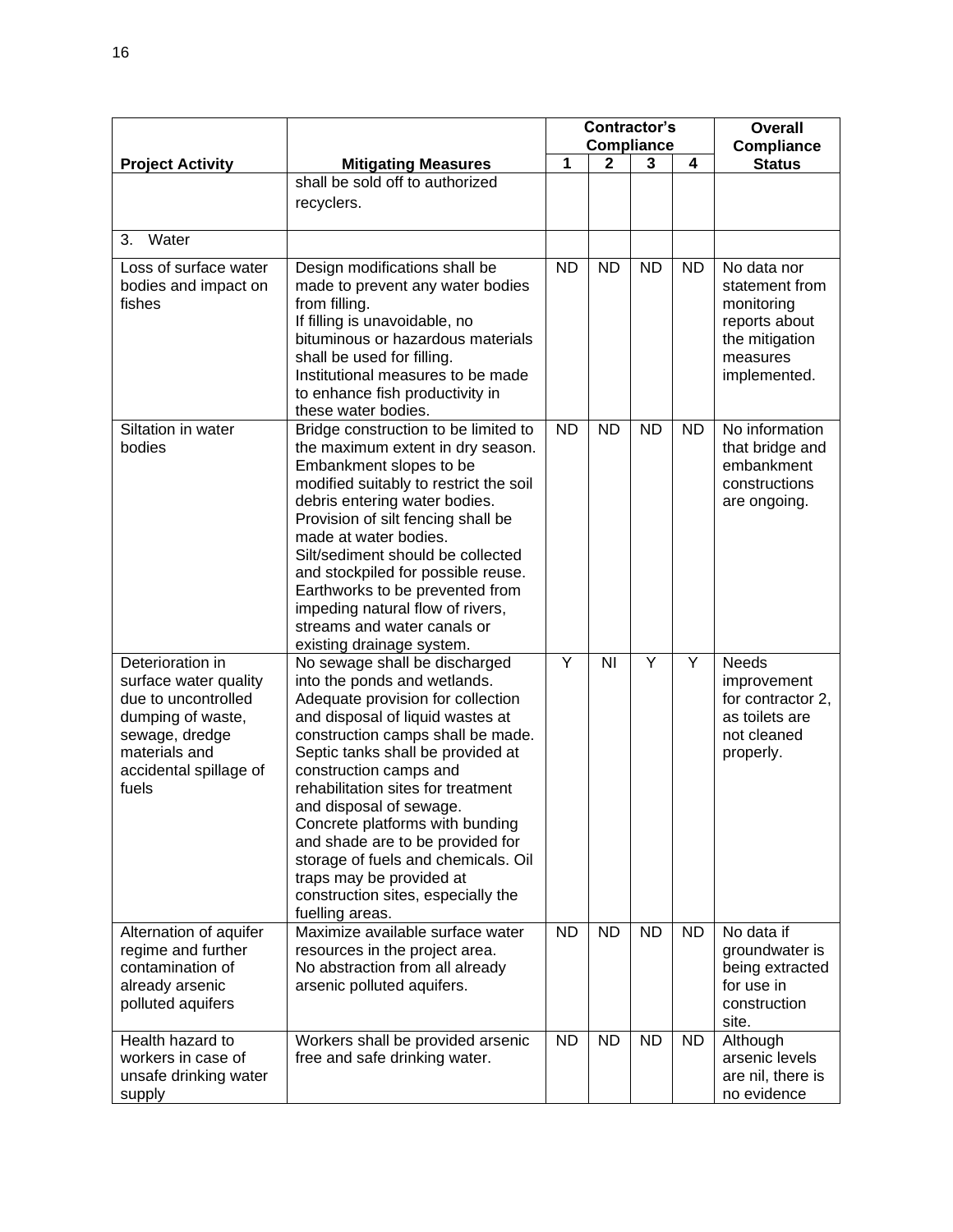|                                                                                                    |                                                                                                                                                                                                                                                                                                                                                                                                                  | <b>Contractor's</b><br><b>Compliance</b> |              |           |           | <b>Overall</b><br><b>Compliance</b>                                                                                                                                                                                                                                                  |
|----------------------------------------------------------------------------------------------------|------------------------------------------------------------------------------------------------------------------------------------------------------------------------------------------------------------------------------------------------------------------------------------------------------------------------------------------------------------------------------------------------------------------|------------------------------------------|--------------|-----------|-----------|--------------------------------------------------------------------------------------------------------------------------------------------------------------------------------------------------------------------------------------------------------------------------------------|
| <b>Project Activity</b>                                                                            | <b>Mitigating Measures</b>                                                                                                                                                                                                                                                                                                                                                                                       | 1                                        | $\mathbf{2}$ | 3         | 4         | <b>Status</b>                                                                                                                                                                                                                                                                        |
|                                                                                                    |                                                                                                                                                                                                                                                                                                                                                                                                                  |                                          |              |           |           | from the report<br>that<br>groundwater is<br>given to<br>workers for<br>drinking.                                                                                                                                                                                                    |
| Drainage<br>and<br>4.<br>Flood                                                                     |                                                                                                                                                                                                                                                                                                                                                                                                                  |                                          |              |           |           |                                                                                                                                                                                                                                                                                      |
| Drainage congestion<br>due to waste/sediment<br>disposal and<br>construction of road<br>embankment | The road elevation level in both the<br>subprojects area is to be designed<br>considering the flood threat levels.<br>Construction shall be so planned<br>that there is no drainage<br>congestion. Wastes should not be<br>disposed on any water body.<br>Adequate cross drainage structure<br>shall be provided to easy draining<br>of water<br>Regular cleaning up of all channels<br>to avoid its choking.    | <b>ND</b>                                | <b>ND</b>    | <b>ND</b> | <b>ND</b> | No data nor<br>statement from<br>monitoring<br>reports about<br>the mitigation<br>measures<br>implemented.                                                                                                                                                                           |
| Hydrology<br>5.                                                                                    |                                                                                                                                                                                                                                                                                                                                                                                                                  |                                          |              |           |           |                                                                                                                                                                                                                                                                                      |
| Impacts due to<br>constructions of<br>bridges                                                      | Consider flood threat mapping and<br>drainage profiling for consideration<br>of bridge heights.                                                                                                                                                                                                                                                                                                                  | Y                                        | Y            | Y         | Y         | Complied. This<br>is an ADB<br>requirement.                                                                                                                                                                                                                                          |
| Increase in<br>sedimentation and<br>dispersion of pollutant<br>of dredged material                 | The dredged material from the<br>river bank shall be tested for<br>presence of heavy metals and<br>other pollutants before its reuse                                                                                                                                                                                                                                                                             | <b>ND</b>                                | <b>ND</b>    | <b>ND</b> | <b>ND</b> | No data nor<br>statement from<br>monitoring<br>reports about<br>the testing for<br>heavy metals<br>on dredged<br>materials from<br>the river.                                                                                                                                        |
| <b>Air Quality</b><br>6.                                                                           |                                                                                                                                                                                                                                                                                                                                                                                                                  |                                          |              |           |           |                                                                                                                                                                                                                                                                                      |
| Dust Generation due<br>construction activities<br>and transport of<br>construction materials.      | Transport of loose and fine<br>materials through covered<br>vehicles.<br>Loading and unloading of<br>construction materials in covered<br>area.<br>Approach roads shall be paved<br>and widened.<br>Storage areas to be located<br>downwind of the habitation area.<br>Water spraying on earthworks,<br>unpaved haulage roads, other dust<br>prone areas and construction yard.<br>Provision of PPEs to workers. | ΝI                                       | NI           | Y         | ΝI        | Most of the<br>mitigating<br>measures are<br>being complied,<br>although<br>contractors 1, 2<br>and 4 need<br>improvement<br>on mitigating<br>measures<br>indicated. (i) All<br>contractors<br>implemented<br>water spraying<br>on earthworks<br>(ii) Except for<br>contractor no. 3 |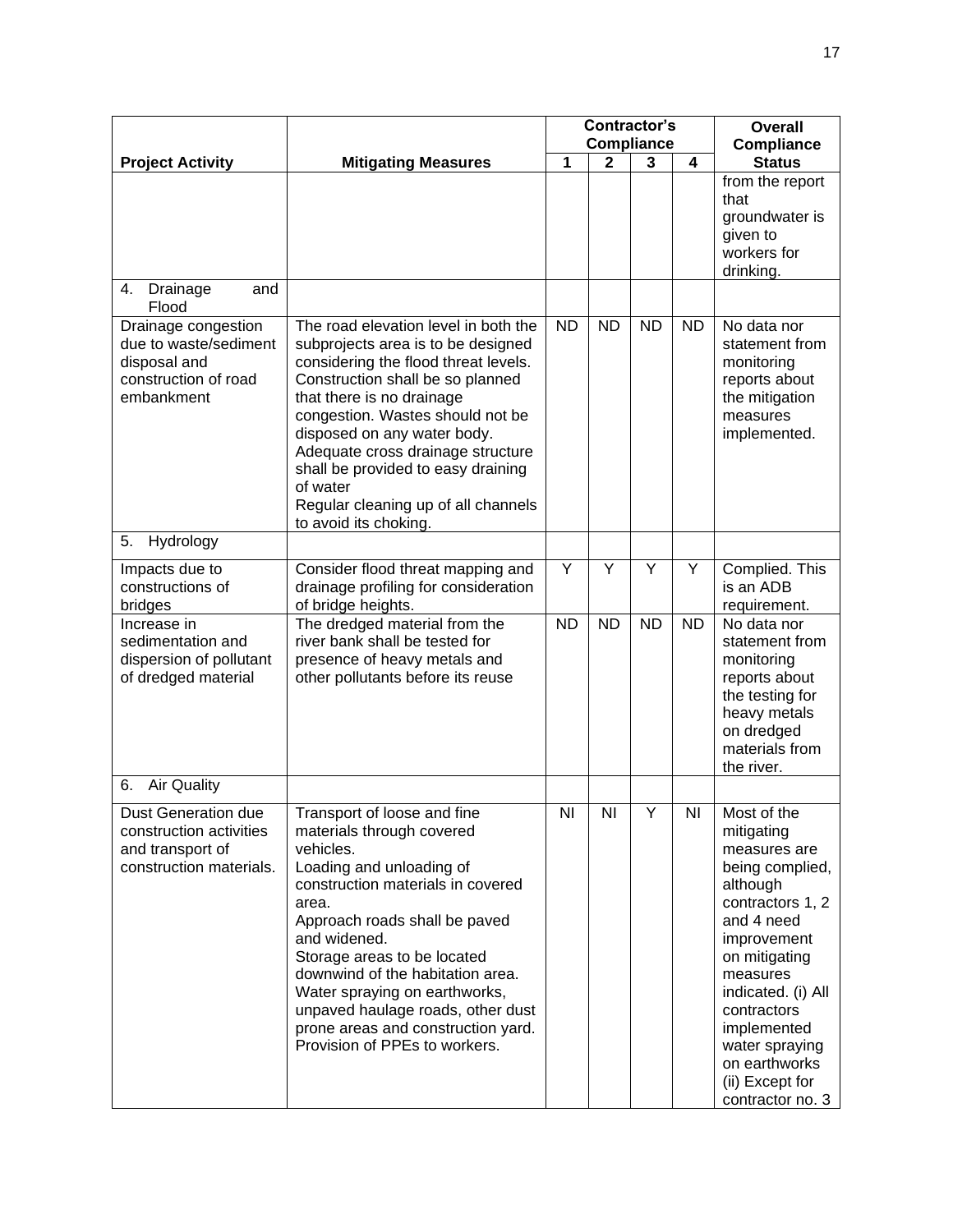|                                                                    |                                                                                                                                                                                                                                                                                                                                                                                                                                                                         | Contractor's |                |                        |           | Overall                                                                                                                                                                                                                                   |
|--------------------------------------------------------------------|-------------------------------------------------------------------------------------------------------------------------------------------------------------------------------------------------------------------------------------------------------------------------------------------------------------------------------------------------------------------------------------------------------------------------------------------------------------------------|--------------|----------------|------------------------|-----------|-------------------------------------------------------------------------------------------------------------------------------------------------------------------------------------------------------------------------------------------|
| <b>Project Activity</b>                                            | <b>Mitigating Measures</b>                                                                                                                                                                                                                                                                                                                                                                                                                                              | 1            | $\mathbf{2}$   | <b>Compliance</b><br>3 | 4         | <b>Compliance</b><br><b>Status</b>                                                                                                                                                                                                        |
|                                                                    |                                                                                                                                                                                                                                                                                                                                                                                                                                                                         |              |                |                        |           | with adequate<br>PPEs, other<br>contractors<br>have no masks<br>for workers; (iii)<br>no firefighting<br>equipment in<br>labor camp for<br>contractors 1<br>and 4, and (iv)<br>first aid kit and<br>medical<br>personnel are<br>available |
| Emission from vehicle,<br>equipment and<br>machinery               | Regular maintenance of machinery<br>and equipment.<br>Mixing plants and asphalt to be<br>sited at least 1 km in the downwind<br>direction from the nearest<br>settlement.<br>Ambient air quality monitoring.<br>DG sets to be fitted with stacks of<br>adequate height and low sulphur<br>diesel to be used in DG sets as<br>well as machineries.<br>Monitoring of air quality as per<br>environmental monitoring plan<br>(EMoP).                                       | Y            | Y              | Y                      | Y         | Ambient air<br>quality<br>monitoring<br>parameters are<br>being<br>monitored<br>semi-annually.<br>Ambient air<br>quality for all<br>parameters<br>monitored 15-<br>20 May 2018<br>are all within<br>standard.                             |
| Noise<br>7 <sub>1</sub>                                            |                                                                                                                                                                                                                                                                                                                                                                                                                                                                         |              |                |                        |           |                                                                                                                                                                                                                                           |
| Noise from<br>construction vehicle,<br>equipment and<br>machinery. | All equipment to be timely serviced<br>and properly maintained to<br>minimize its operational noise.<br>Construction equipment and<br>machinery to be fitted with<br>silencers and maintained properly.<br>Construction timings to be<br>regulated near inhabited and<br>sensitive locations.<br>Protection devices (ear plugs or<br>ear muffs) will be provided to the<br>workers operating in the vicinity of<br>high noise generating machines.<br>Noise monitoring. | N            | N              | N                      | N         | Vulnerable<br>labourers or<br>those exposed<br>to high level of<br>noise, are not<br>using ear<br>plugs. It is<br>recommended<br>for all<br>contractors to<br>provide ear<br>plugs to<br>vulnerable<br>workers.                           |
| Workers health in<br>construction camp                             | Adequate sanitation facilities to be<br>provided at construction camps by<br>means of septic tanks soak pits,<br>etc.<br>Proper drainage to be maintained<br>around the sites to avoid water<br>logging leading to disease.<br>Preventive medical care to be<br>provided to workers.                                                                                                                                                                                    | <b>NI</b>    | N <sub>l</sub> | N <sub>1</sub>         | <b>NI</b> | Labour camp<br>toilets need<br>cleaning for the<br>four<br>contractors.                                                                                                                                                                   |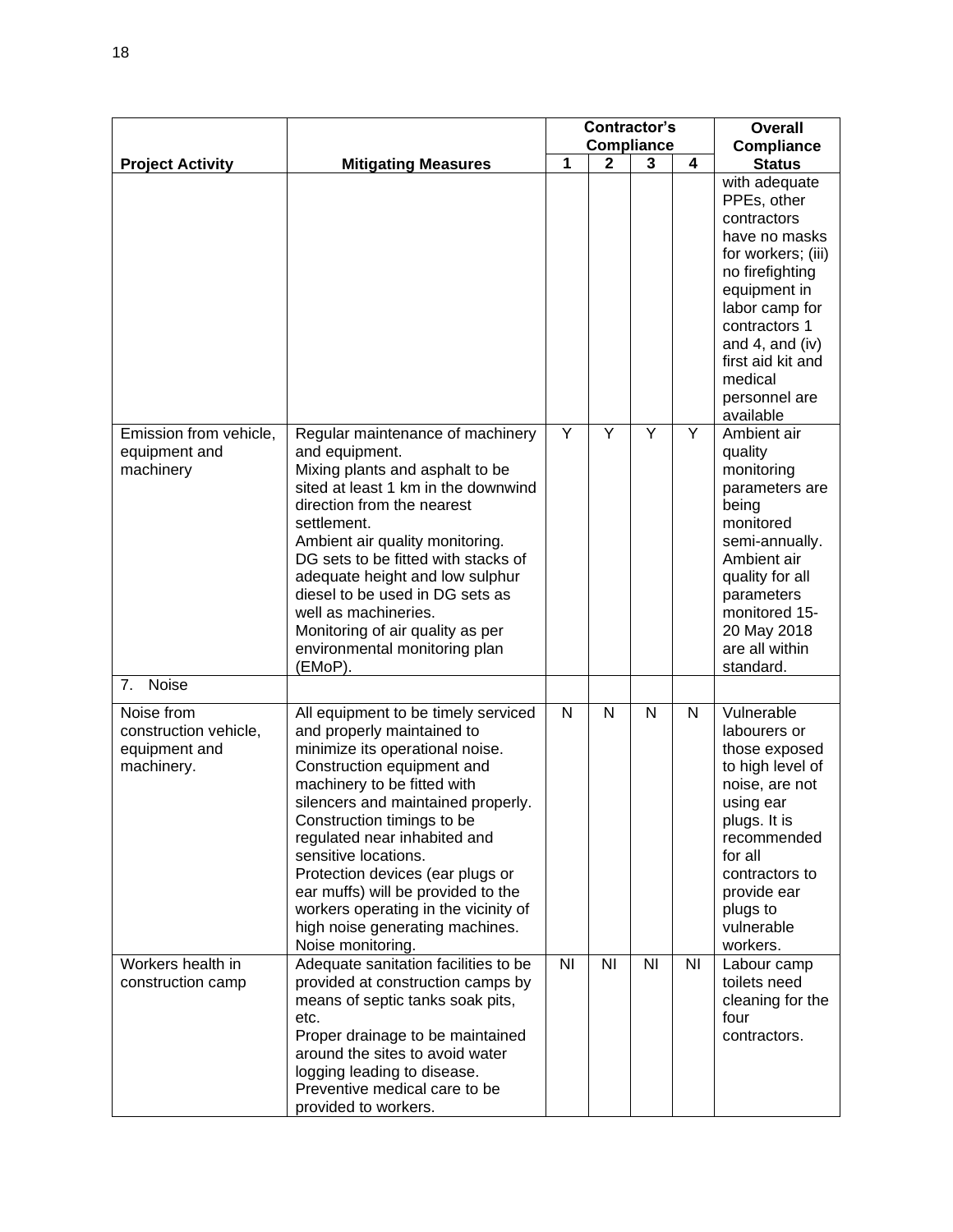|                                                                                               |                                                                                                                                                                                                                                                                                                                                                                                                                                                 | <b>Contractor's</b> |                                   |           |           | <b>Overall</b>                                                                                             |
|-----------------------------------------------------------------------------------------------|-------------------------------------------------------------------------------------------------------------------------------------------------------------------------------------------------------------------------------------------------------------------------------------------------------------------------------------------------------------------------------------------------------------------------------------------------|---------------------|-----------------------------------|-----------|-----------|------------------------------------------------------------------------------------------------------------|
|                                                                                               |                                                                                                                                                                                                                                                                                                                                                                                                                                                 | 1                   | <b>Compliance</b><br>$\mathbf{2}$ | 3         | 4         | <b>Compliance</b><br><b>Status</b>                                                                         |
| <b>Project Activity</b>                                                                       | <b>Mitigating Measures</b><br>Disposal of solid waste on regular<br>basis at identified locations.<br>Provision of day crèche for<br>children                                                                                                                                                                                                                                                                                                   |                     |                                   |           |           |                                                                                                            |
| 8.<br>Topography<br>and<br>landscape                                                          |                                                                                                                                                                                                                                                                                                                                                                                                                                                 |                     |                                   |           |           |                                                                                                            |
| Land degradation due<br>to careless excavation<br>from borrow area                            | All requisite borrow pits shall be<br>opened preferably within the right-<br>of-way and not on agriculture land<br>Top soil shall be preserved.<br>Borrow pits shall be rehabilitated.<br>If any borrow pits are required to<br>be opened on private land, it shall<br>be either closed or converted to<br>ponds as per the discretion of the<br>landowner.<br>Constructional wastes shall be<br>optimally used for construction<br>activities. | <b>ND</b>           | <b>ND</b>                         | <b>ND</b> | <b>ND</b> | No data nor<br>statement from<br>monitoring<br>reports about<br>the mitigation<br>measures<br>implemented. |
| Flora and fauna<br>9.                                                                         |                                                                                                                                                                                                                                                                                                                                                                                                                                                 |                     |                                   |           |           |                                                                                                            |
| Vegetation loss due to<br>site preparation and<br>construction activities                     | Minimize the tree cutting by<br>selecting road widening option<br>based on technical and tree laws<br>consideration.<br>Afforestation shall be done at the<br>ration of 1:3<br>For social forestry afforestation<br>ratio shall be as per the<br>consultation with tree owner.                                                                                                                                                                  | <b>ND</b>           | <b>ND</b>                         | <b>ND</b> | <b>ND</b> | No data nor<br>statement from<br>monitoring<br>reports about<br>the mitigation<br>measures<br>implemented. |
| Disturbance to aquatic<br>life including migration<br>of fish due to bridge<br>construction   | Construction of Bridges during<br>non-rainy season.<br>Deep water channel shall be<br>always maintained during bridge<br>construction.                                                                                                                                                                                                                                                                                                          | <b>ND</b>           | <b>ND</b>                         | <b>ND</b> | <b>ND</b> | No data nor<br>statement from<br>monitoring<br>reports about<br>the mitigation<br>measures<br>implemented. |
| Impact on fishing<br>activity (production,<br>spawning and<br>breeding grounds)<br>10. Social | Adequate cross drainage structure<br>shall be provided in all these<br>areas.<br>Institutional support shall be<br>provided including promoting fish<br>culture which can enhance the<br>pond fish productivity<br>No construction shall be<br>undertaken during the spawning<br>and breeding period between<br>June, July, August and September<br>at this activity aquatic sensitive<br>location.                                             | <b>ND</b>           | <b>ND</b>                         | <b>ND</b> | <b>ND</b> | No data nor<br>statement from<br>monitoring<br>reports about<br>the mitigation<br>measures<br>implemented. |
|                                                                                               |                                                                                                                                                                                                                                                                                                                                                                                                                                                 |                     |                                   |           |           |                                                                                                            |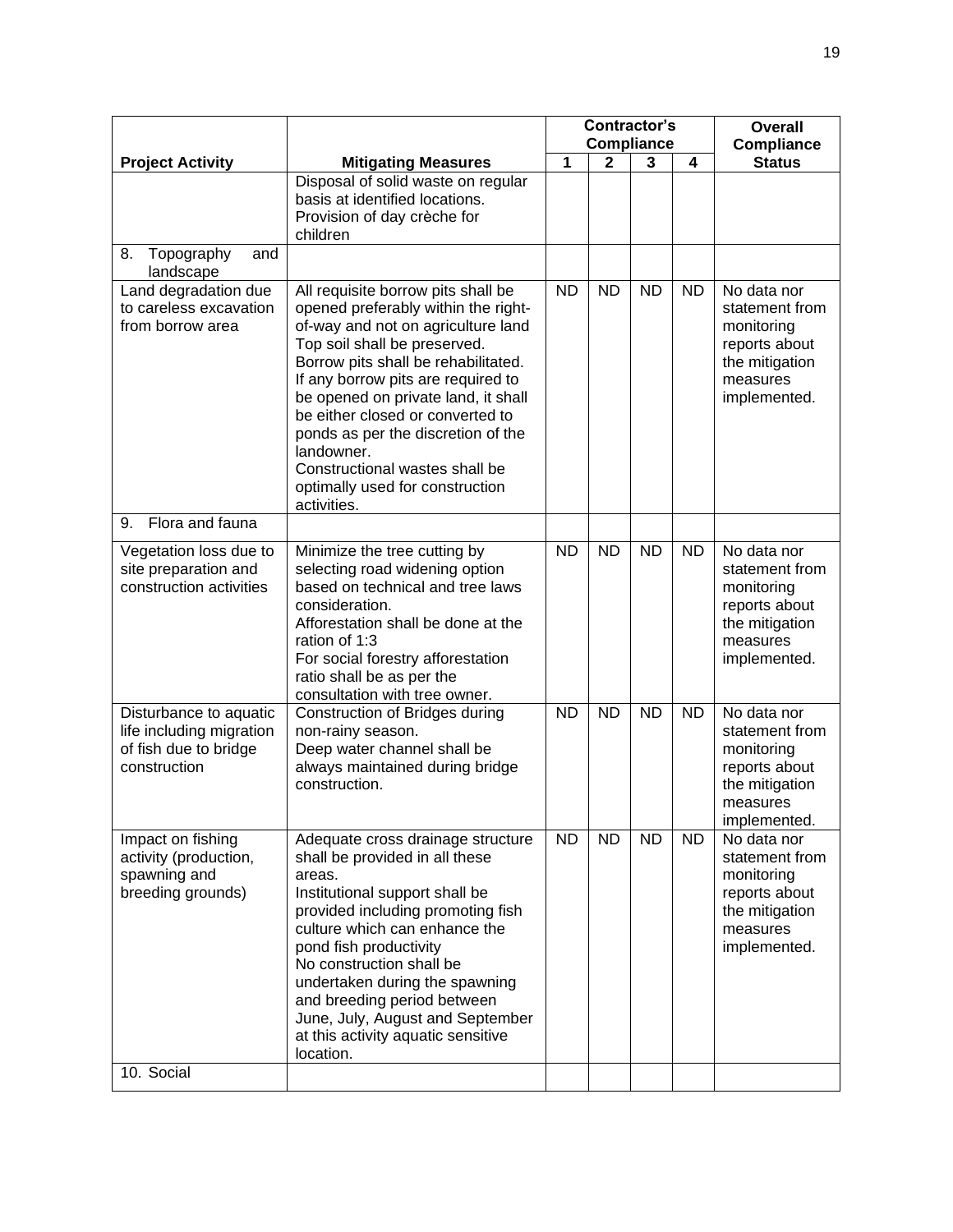|                                                                                                                 |                                                                                                                                                                                                                                                                                                                                                                                                                                           | <b>Contractor's</b> |                   |                |           | <b>Overall</b>                                                                                                                                                                                                                                               |
|-----------------------------------------------------------------------------------------------------------------|-------------------------------------------------------------------------------------------------------------------------------------------------------------------------------------------------------------------------------------------------------------------------------------------------------------------------------------------------------------------------------------------------------------------------------------------|---------------------|-------------------|----------------|-----------|--------------------------------------------------------------------------------------------------------------------------------------------------------------------------------------------------------------------------------------------------------------|
|                                                                                                                 |                                                                                                                                                                                                                                                                                                                                                                                                                                           |                     | <b>Compliance</b> |                |           | <b>Compliance</b>                                                                                                                                                                                                                                            |
| <b>Project Activity</b>                                                                                         | <b>Mitigating Measures</b>                                                                                                                                                                                                                                                                                                                                                                                                                | 1                   | 2                 | 3              | 4         | <b>Status</b>                                                                                                                                                                                                                                                |
| Impact due to setting<br>up of construction<br>camp                                                             | Adequate sanitation facilities to be<br>provided at construction camps by<br>means of septic tanks soak pits,<br>etc.<br>Proper drainage shall be<br>maintained around the sites to<br>avoid water logging leading to<br>disease.<br>Preventive medical care shall be<br>provided to workers.<br>Disposal of solid waste on regular<br>basis at identified locations.                                                                     | N <sub>l</sub>      | N <sub>l</sub>    | $\overline{Y}$ | Y         | Labour camp<br>conditions are<br>very poor for<br>contractors 1<br>and 2. There is<br>a need to<br>provide<br>adequate<br>sanitation<br>facilities for<br>contractors 1<br>and $2$ .<br>Adequate<br>labour camp<br>conditions for<br>contractors 3<br>and 4. |
| Loss of private<br>structures, agricultural<br>land and common<br>property resources                            | Design modifications to be made<br>to avoid loss of any such<br>structures.<br>Relocation of common properties<br>at proper locations in consultation<br>with local/beneficiary population.<br>Adequate compensation as<br>recommended in Resettlement<br>Plan.<br>Institutional support shall be<br>provided to improve the agriculture<br>productivity and pond fishery<br>productivity to compensate the<br>loss of land productivity. | <b>NA</b>           | <b>NA</b>         | <b>NA</b>      | <b>NA</b> | There is a<br>separate<br>discussion in<br>Resettlement<br>Plan.                                                                                                                                                                                             |
|                                                                                                                 | <b>Operation Stage</b>                                                                                                                                                                                                                                                                                                                                                                                                                    |                     |                   |                |           |                                                                                                                                                                                                                                                              |
| Land use<br>1.<br>2.<br>Soil                                                                                    | <b>Recommendation of Resettlement</b><br>Plan shall be implemented.                                                                                                                                                                                                                                                                                                                                                                       |                     |                   |                |           | Not yet<br>applicable<br>Not yet                                                                                                                                                                                                                             |
| Erosion due to<br>damage of<br>embankment and<br>during transportation<br>of sand by sand<br>miners along river | Turfing of embankment shall be<br>maintained<br>Surveillance to protect the<br>embankment from unauthorized<br>accesses.                                                                                                                                                                                                                                                                                                                  |                     |                   |                |           | applicable                                                                                                                                                                                                                                                   |
| Soil contamination due<br>to accidental spillage<br>from vehicular<br>movement                                  | In case of spillage, the report to<br>relevant departments will be made.<br>Efforts will be made to clean the<br>spills of oil, toxic chemicals etc. as<br>early as possible.                                                                                                                                                                                                                                                             |                     |                   |                |           |                                                                                                                                                                                                                                                              |
| 3.<br>Water resources                                                                                           |                                                                                                                                                                                                                                                                                                                                                                                                                                           |                     |                   |                |           | Not yet<br>applicable                                                                                                                                                                                                                                        |
| Contamination of<br>water bodies from<br>runoff from the roads                                                  |                                                                                                                                                                                                                                                                                                                                                                                                                                           |                     |                   |                |           |                                                                                                                                                                                                                                                              |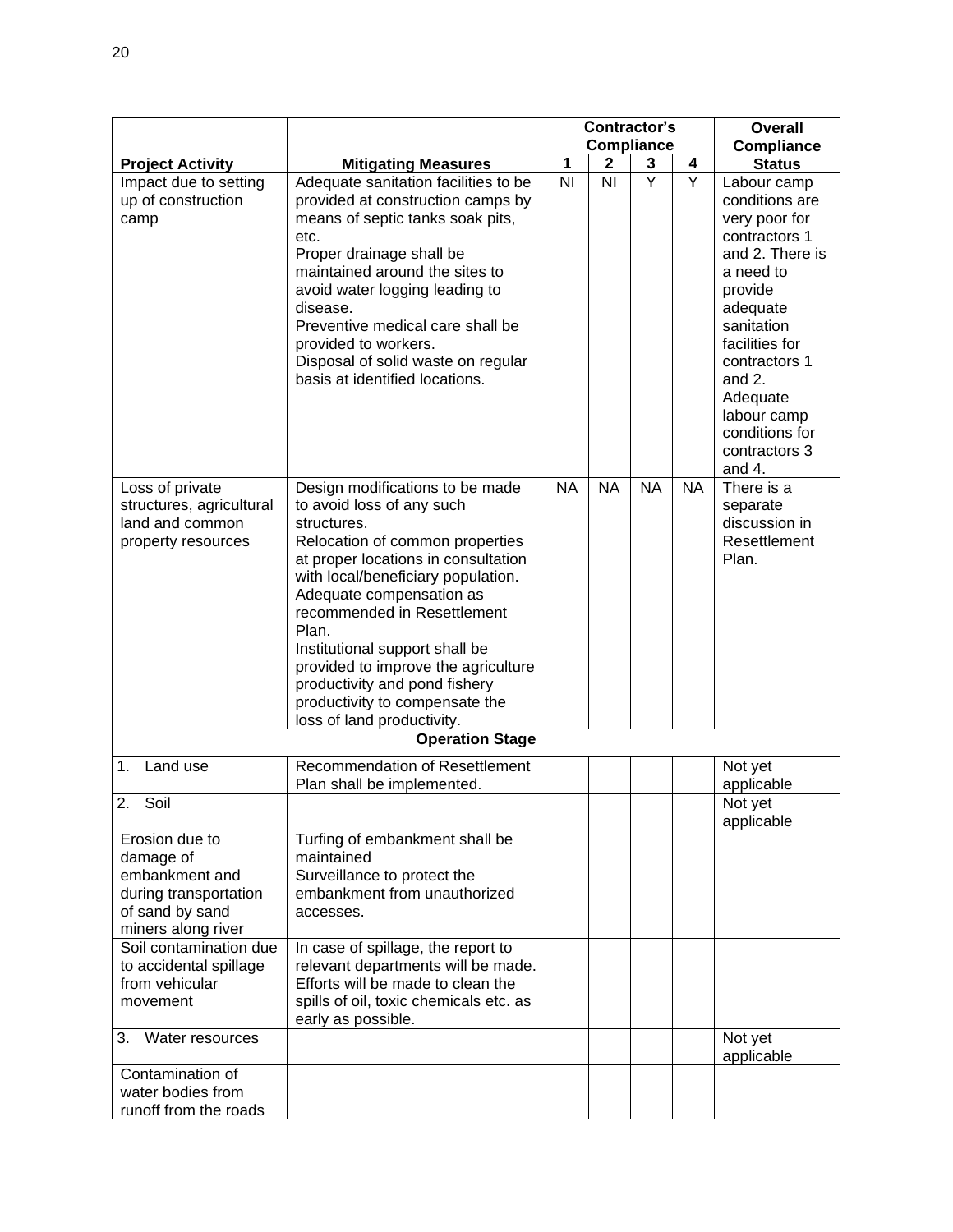|                                |                                                                | <b>Contractor's</b><br><b>Compliance</b> |   |   | Overall |                       |
|--------------------------------|----------------------------------------------------------------|------------------------------------------|---|---|---------|-----------------------|
|                                |                                                                |                                          |   |   |         | <b>Compliance</b>     |
| <b>Project Activity</b>        | <b>Mitigating Measures</b>                                     | 1                                        | 2 | 3 | 4       | <b>Status</b>         |
| containing oils &<br>grease    |                                                                |                                          |   |   |         |                       |
| Drainage construction          | Regular cleaning of drainage                                   |                                          |   |   |         |                       |
| due to construction of         | channels shall be done to avoid                                |                                          |   |   |         |                       |
| approach road and              | any choking / water logging                                    |                                          |   |   |         |                       |
| bypasses                       |                                                                |                                          |   |   |         |                       |
| Scarce ground water            | Planned development shall be                                   |                                          |   |   |         |                       |
| availability after rapid       | made in consistent to local                                    |                                          |   |   |         |                       |
| urbanization in the            | development plan.                                              |                                          |   |   |         |                       |
| area after road<br>development |                                                                |                                          |   |   |         |                       |
| 4. Air environment             |                                                                |                                          |   |   |         | Not yet               |
|                                |                                                                |                                          |   |   |         | applicable            |
| Air pollution due to           | Roadside tree plantations will be                              |                                          |   |   |         |                       |
| vehicular movement             | done and maintained.                                           |                                          |   |   |         |                       |
|                                | Bottlenecks should be avoided for                              |                                          |   |   |         |                       |
|                                | smooth flow of traffic.<br>Plantation of pollutant absorbing   |                                          |   |   |         |                       |
|                                | trees.                                                         |                                          |   |   |         |                       |
|                                | Regular maintenance of the road                                |                                          |   |   |         |                       |
|                                | will be done to ensure good                                    |                                          |   |   |         |                       |
|                                | surface condition                                              |                                          |   |   |         |                       |
|                                | Ambient air quality monitoring                                 |                                          |   |   |         |                       |
|                                | should be carried out during                                   |                                          |   |   |         |                       |
|                                | operation phase. If monitored                                  |                                          |   |   |         |                       |
|                                | parameters are above the<br>prescribed limit, suitable control |                                          |   |   |         |                       |
|                                | measures must be taken.                                        |                                          |   |   |         |                       |
| 5.<br>Noise environment        |                                                                |                                          |   |   |         | Not yet               |
|                                |                                                                |                                          |   |   |         | applicable            |
| Noise pollution due to         | Multi layered plantation at sensitive                          |                                          |   |   |         |                       |
| vehicular movement             | locations<br>Speed limitation and restriction on               |                                          |   |   |         |                       |
|                                | horn at noise sensitive locations                              |                                          |   |   |         |                       |
|                                | (i.e. health centers/educational                               |                                          |   |   |         |                       |
|                                | institutions etc.).                                            |                                          |   |   |         |                       |
|                                | Monitoring of survival of trees at                             |                                          |   |   |         |                       |
|                                | the rate of 75 % should be done in                             |                                          |   |   |         |                       |
|                                | the first year of the operation                                |                                          |   |   |         |                       |
|                                | phase and suitable mitigation<br>measures should be taken to   |                                          |   |   |         |                       |
|                                | protect the trees.                                             |                                          |   |   |         |                       |
| Topography and<br>6.           |                                                                |                                          |   |   |         | Not yet               |
| landscape                      |                                                                |                                          |   |   |         | applicable            |
| Encroachment in the            | The designated right-of-way shall                              |                                          |   |   |         |                       |
| right-of-way                   | be maintained free of any<br>encroachment.                     |                                          |   |   |         |                       |
|                                | The bridge site may also be                                    |                                          |   |   |         |                       |
|                                | developed as tourist spot with                                 |                                          |   |   |         |                       |
|                                | further beautification of the site.3                           |                                          |   |   |         |                       |
| Fauna and flora<br>7.          |                                                                |                                          |   |   |         | Not yet<br>applicable |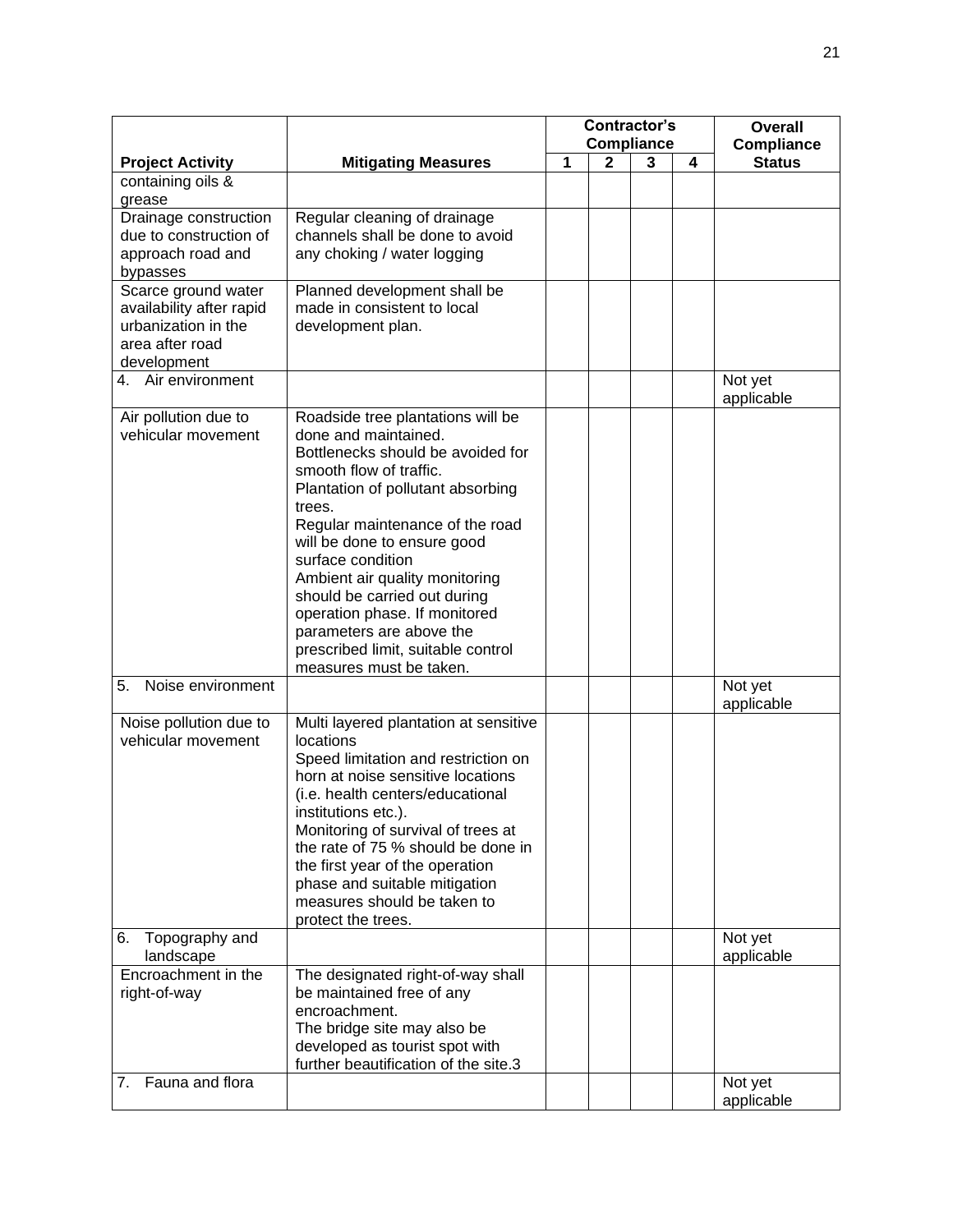|                                   |                                                                        | <b>Contractor's</b><br><b>Compliance</b> |              |   | Overall<br><b>Compliance</b> |               |
|-----------------------------------|------------------------------------------------------------------------|------------------------------------------|--------------|---|------------------------------|---------------|
| <b>Project Activity</b>           | <b>Mitigating Measures</b>                                             | 1                                        | $\mathbf{2}$ | 3 | 4                            | <b>Status</b> |
| Killing of animals in             | Low width under passes with the                                        |                                          |              |   |                              |               |
| road accidents                    | provision of small net on the both                                     |                                          |              |   |                              |               |
|                                   | side of the road shall be provided                                     |                                          |              |   |                              |               |
|                                   | where the animal movement                                              |                                          |              |   |                              |               |
| Fragmentation of                  | Efforts shall be made to maintain                                      |                                          |              |   |                              |               |
| larger fish due to                | deep water stream for certain                                          |                                          |              |   |                              |               |
| reduced water level               | length on both end of the bridge.                                      |                                          |              |   |                              |               |
| 8.<br>Safety                      |                                                                        |                                          |              |   |                              | Not yet       |
|                                   |                                                                        |                                          |              |   |                              | applicable    |
| Increase in the<br>number of road | Safety signal shall be displayed<br>along the road and speed limits be |                                          |              |   |                              |               |
| accidents & animals               | displayed as well as monitored                                         |                                          |              |   |                              |               |
| kills due to inadequate           | especially along settlements                                           |                                          |              |   |                              |               |
| cross passes                      | Foot over bridge shall be provided                                     |                                          |              |   |                              |               |
|                                   | near schools, markets, habitat                                         |                                          |              |   |                              |               |
|                                   | areas for safe crossing of the<br>roads                                |                                          |              |   |                              |               |
|                                   | The speed limit shall however be                                       |                                          |              |   |                              |               |
|                                   | such that bottlenecks do not result.                                   |                                          |              |   |                              |               |
|                                   | As per the provisions made under                                       |                                          |              |   |                              |               |
|                                   | the respective sections the                                            |                                          |              |   |                              |               |
|                                   | structure measures for safety of                                       |                                          |              |   |                              |               |
|                                   | man and animals shall be                                               |                                          |              |   |                              |               |
|                                   | implemented.                                                           |                                          |              |   |                              |               |

41. Based on the assessment of EMP compliance status of JCTE Road, most of the environmental concerns that need to be addressed by the contractors include: (i) improvement in cleanliness of labour camp toilets for contractor 2; (ii) requiring workers to wear adequate PPEs, specifically masks, for contractors 1, 2 and 4; (iii) the need to install firefighting equipment in labour camp for contractors 1 and 4; (iv) requiring vulnerable workers of all contractors to wear ear plugs; and (v) improvement in overall labour camp conditions for contractors 1 and 2.

# **b. SASEC Dhaka–Northwest Corridor Road Project, Phase 2 – Tranche 1**

42. Construction works are still in the preliminary stage. Of the eight work packages, only four packages have started. As reflected in the December 2018 environmental safeguards monitoring report, monitoring of EMP compliance has yet to start. Status of compliance will be described in the next semi-annual monitoring report. As of 30 April 2019, the contractors have yet to appoint their environment, health and safety experts at the construction site. PIC national and environment specialists have been appointed on March and April 2019, respectively. Some of the contractors have yet to submit their site -specific environmental management plans for camp layout plan, spoil disposal plan, borrow area management plan, etc.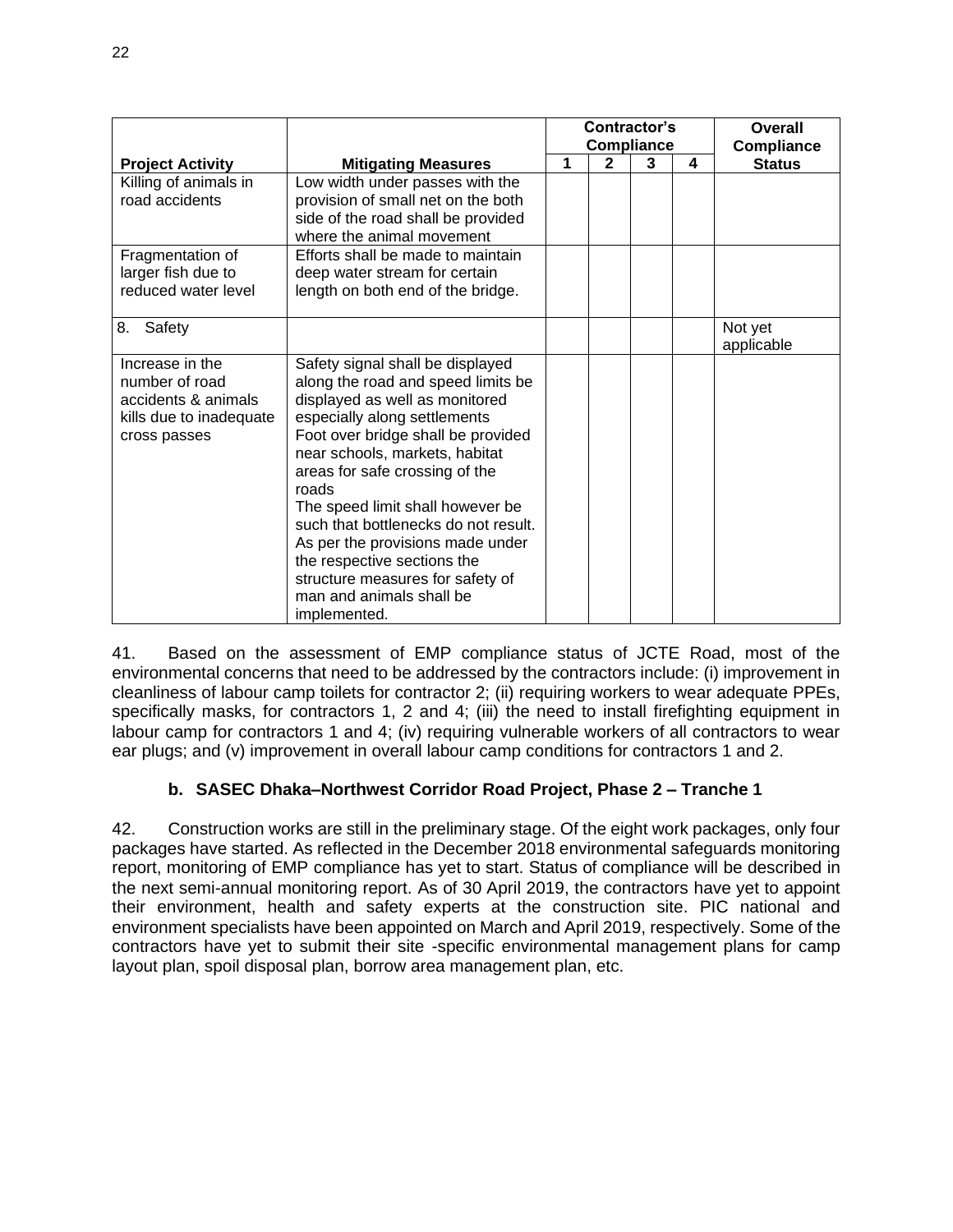# **B. Environmental Monitoring Plan**

## **a. SASEC Road Connectivity Project (Phase 1: Joydeypur–Chandra–Tangail– Elenga Road)**

43. The EMoP compliance is summarized in Table 7. Environmental test results showed that parameters for ground water, surface water, and air quality were all within Bangladesh national standards. Results for noise exceeded the national standard because of ongoing construction activities of the four contractors.

#### **Table 7. Summary of Compliance of Joydeypur–Chandra–Tangail–Elenga Contractors with Environmental Monitoring Plan**

|                            |                       | <b>Compliance with National Standards</b> |                      |                    |              |  |  |  |
|----------------------------|-----------------------|-------------------------------------------|----------------------|--------------------|--------------|--|--|--|
| <b>Contract</b><br>Package | <b>Contractor</b>     | <b>Ground</b><br>water                    | <b>Surface water</b> | <b>Air Quality</b> | <b>Noise</b> |  |  |  |
| $WP - 01$                  | Kyeryong Spectra JV   | Passed                                    | Passed               | Passed             | Failed       |  |  |  |
| $WP - 02$                  | AML-HCM JV            | Passed                                    | Passed               | Passed             | Failed       |  |  |  |
| $WP - 03$                  | Samwhan-Mir Aktaer JV | Passed                                    | Passed               | Passed             | Failed       |  |  |  |
| $WP - 04$                  | <b>GDCL-DIENCO JV</b> | Passed                                    | Passed               | Passed             | Failed       |  |  |  |

# **b. SASEC Dhaka–Northwest Corridor Road Project, Phase 2 – Tranche 1**

44. As reflected in the December 2018 environmental safeguards monitoring report, monitoring EMoP compliance has yet to start. Status of compliance will be described in the next semi-annual monitoring report.

# **C. Site Inspections, Audits, and Complaints**

# **a. SASEC Road Connectivity Project (Phase 1: Joydeypur–Chandra–Tangail– Elenga Road)**

45. All contractors have engaged Environmental Quality Management Services Consulting Limited as Environment Specialist, with duties connected with the implementation of environmental management plan in the site. There are no complaints received during this reporting period.

# **b. SASEC Dhaka–Northwest Corridor Road Project, Phase 2 – Tranche 1**

46. There are no complaints yet for the project.

#### **D. Non-compliance Notices**

#### **a. SASEC Road Connectivity Project (Phase 1: Joydeypur–Chandra–Tangail– Elenga Road)**

47. No Non-Compliance Notices have been issued yet against the four civil works contracts.

#### **b. SASEC Dhaka–Northwest Corridor Road Project, Phase 2 – Tranche 1**

48. No Non-Compliance Notices have been issued yet against the project.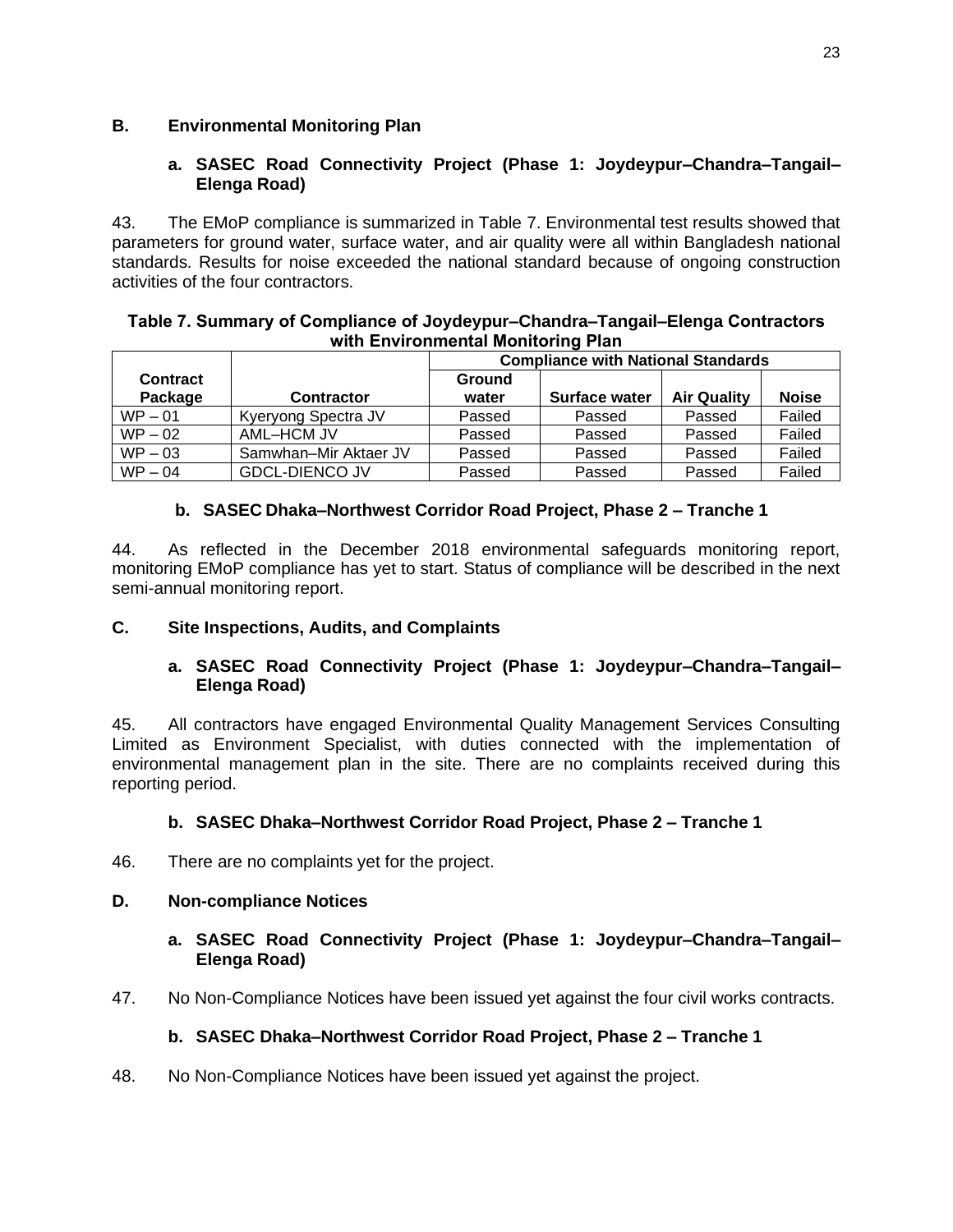# **IV. FINDINGS AND RECOMMENDATIONS**

# **A. Compliance to Environmental Safeguard Requirements**

### **a. SASEC Road Connectivity Project (Phase 1: Joydeypur–Chandra–Tangail– Elenga Road)**

49. The Borrower has fully complied with the environmental regulations of Bangladesh - the Bangladesh Environmental Conservation Act of 1995 and Bangladesh Environmental Conservation Rules of 1997. The environmental clearance, secured on July 2015 and is renewable annually, is currently valid. Most of the environmental safeguards provisions in the Loan Agreement are being complied by the Borrower. As this investment only involves time slice financing of SASEC Phase 1 (one of the subprojects, subject to this environmental due diligence), the Borrower also achieved full compliance vis-à-vis the EARF in terms of project screening and categorization, assessment, institutional arrangements and processes to be followed for nonsensitive components of the project.

# **b. SASEC Dhaka–Northwest Corridor Road Project, Phase 2 – Tranche 1**

50. Except for noise, which exceeded the national standards, the Borrower has fully complied with the environmental regulations of Bangladesh. The EIA including EMP was submitted to Department of Environment in 2014. Environmental Clearance for the project was obtained from Department of Environment on 15 July 2014 whereas, the construction commenced in January 2018.

51. Most of the environmental safeguard provisions in the Framework Financing Agreement and Loan Agreement are being complied by the Borrower. The Borrower also achieved full compliance with the EARF in terms of project screening and categorization, environmental selection criteria, environmental assessment and environmental management plan, consultation, information disclosure and grievance redress mechanism.

# **B. Compliance to Environmental Management Plan**

# **a. SASEC Road Connectivity Project (Phase 1: Joydeypur–Chandra–Tangail– Elenga Road)**

52. The contractors need to improve their construction practices to fully comply with the EMP. Based on the July–December 2018 environmental monitoring report, most of the mitigating measures are being complied with by the four contractors. There is a need, however, to improve the cleanliness of toilet in labour camp, provision of masks for workers, installation of firefighting equipment in labour camps, provision of ear plugs for vulnerable workers. Overall, condition of labour camps needs improvement. Ambient air quality monitoring parameters are being monitored semi-annually. Ambient air quality for all parameters monitored on 15-20 May 2018 are all within standard.

# **b. SASEC Dhaka–Northwest Corridor Road Project, Phase 2 – Tranche 1**

53. Construction works are still in the preliminary stage. Of the eight work packages, only four packages have started. As reflected in the December 2018 environmental safeguards monitoring report, monitoring of EMP compliance has yet to start.